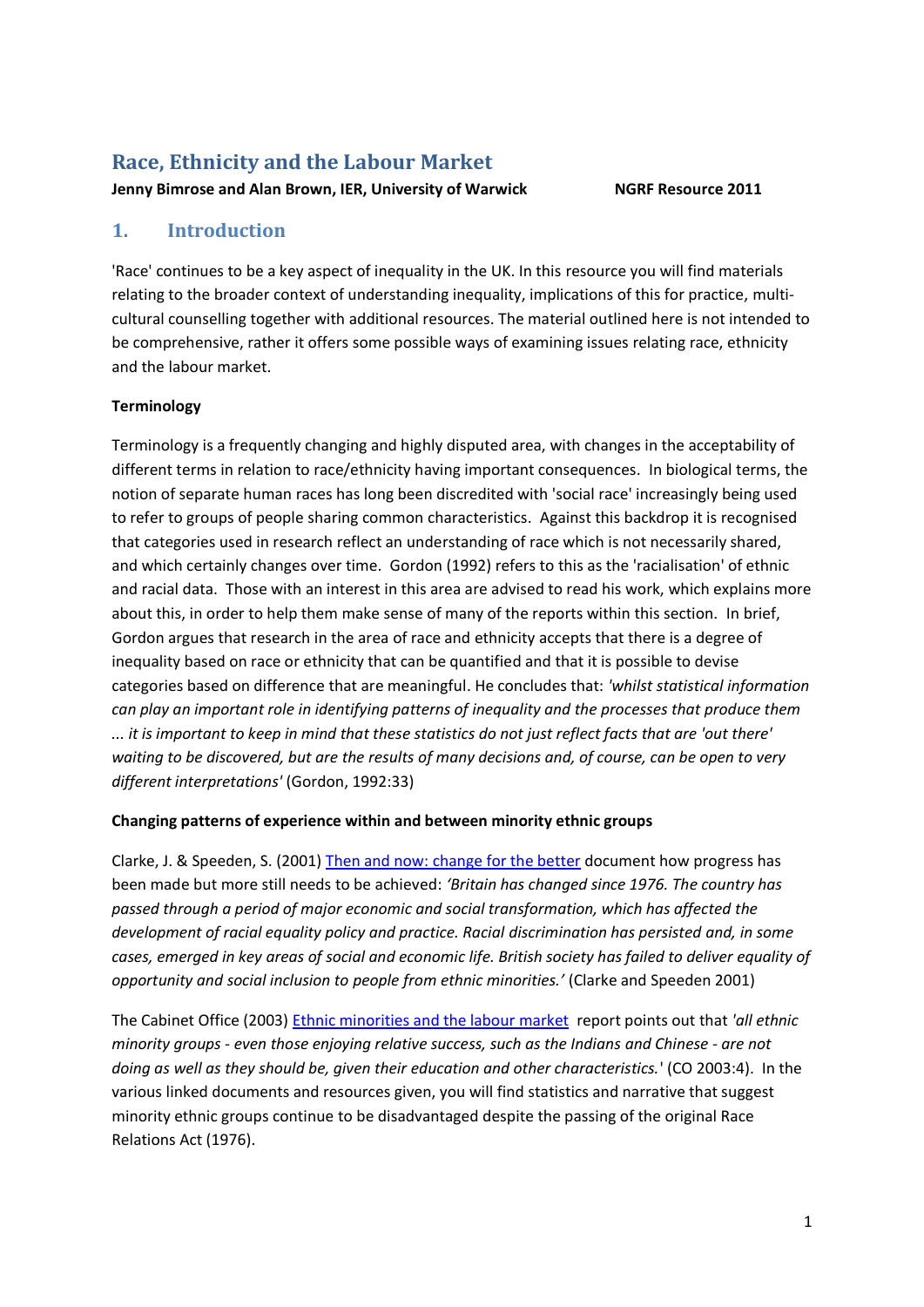Platt, L. (2006) [Understanding ethnic group differences in Britain: the role of family background and](http://www.ippr.org/ecomm/files/platt_paper.pdf)  [education in shaping social class outcomes](http://www.ippr.org/ecomm/files/platt_paper.pdf) in an IPPR report highlights how some members of minority ethnic groups (those identifying as Caribbean, black African, Indian or Chinese or other) with working class parents are more likely to end up in professional or managerial class families than white people of non-migrant but otherwise similar backgrounds. This means that Indians are now doing 'better' than the white majority. However, Pakistanis showed lower levels of upward mobility than their white British counterparts, and this disadvantage is exacerbated when their educational qualifications are taken into account. Thus there is not one 'story' that can be told for the children of immigrants. Instead, it is the way in which particular levels of class background and educational achievement intersect with ethnic group that seems critical.

At the time of the 1991 Census labour market disadvantage for ethnic minorities could be clearly seen: see, for example, Karn (1997) and Heath and McMahon (1997). The latter authors highlight how many members of minority ethnic groups, even if they were second generation, suffer a marked 'ethnic penalty' in the labour market, compared to UK-born whites, in terms of converting their similar qualifications into salaried jobs and in avoiding unemployment. The same authors, Heath, A. and McMahon, D (1999), in Ethnic Differences in the Labour Market : the role of education [and social class origins](http://www.crest.ox.ac.uk/papers/p69.pdf) examine this issue further and show that what is clear is that rather different processes of inclusion and exclusion operate in different areas of the labour market. For example, 'in competing for positions in the salariat qualifications are of primary importance and highly-qualified Chinese are relatively successful and compete on more or less even terms with the British-born whites. However, within the manual labour market the Chinese are not notably successful in gaining access to skilled work and avoiding unskilled jobs or unemployment' (p. 27). There are also marked variations in the economic activity and employment patterns of the ethnic groups in Great Britain, even though overall ethnic minority groups have lower rates of labour market participation; suffer higher rates of unemployment than white people; are more likely to be self-employed (Owen et al., 2000).

Overall then, there is variation in the experiences between and within different minority ethnic groups and within different parts of the labour market (see also, Aldridge and Tuckett, 2003). For example, it is important not to portray a uniform 'black experience' as this would be 'to oversimplify the everyday processes of exclusion and to minimise the creativity of response' (Cross, 1991, p. 311). Blackburn et al. (1997) reinforce this: ethnic minorities suffer disadvantages, but 'their experiences are not homogeneous and they are not passive victims' (p. 282). This would also fit with the pleas of Cohen (1992) and Drew (1995) to treat race issues as complex and multi-faceted phenomena, within a broader framework for understanding racism and ethnicity (Hall, 1992).

The TUC Report (2003) [Black voices at work](https://www.tuc.org.uk/publications/viewPub.cfm?frmPubID=319) is based on a series of in-depth interviews with black workers and ethnic minority workers, conducted for the TUC in spring 2003. One key message of the report is that real progress has been made in combating race discrimination at work over the past 10 years, but that racism persists, often in disguised forms. Those interviewed acknowledge gains made, but also report being passed over for promotion, putting up with racist language, managements only paying lip service to equal opportunities policies, and more subtle discrimination.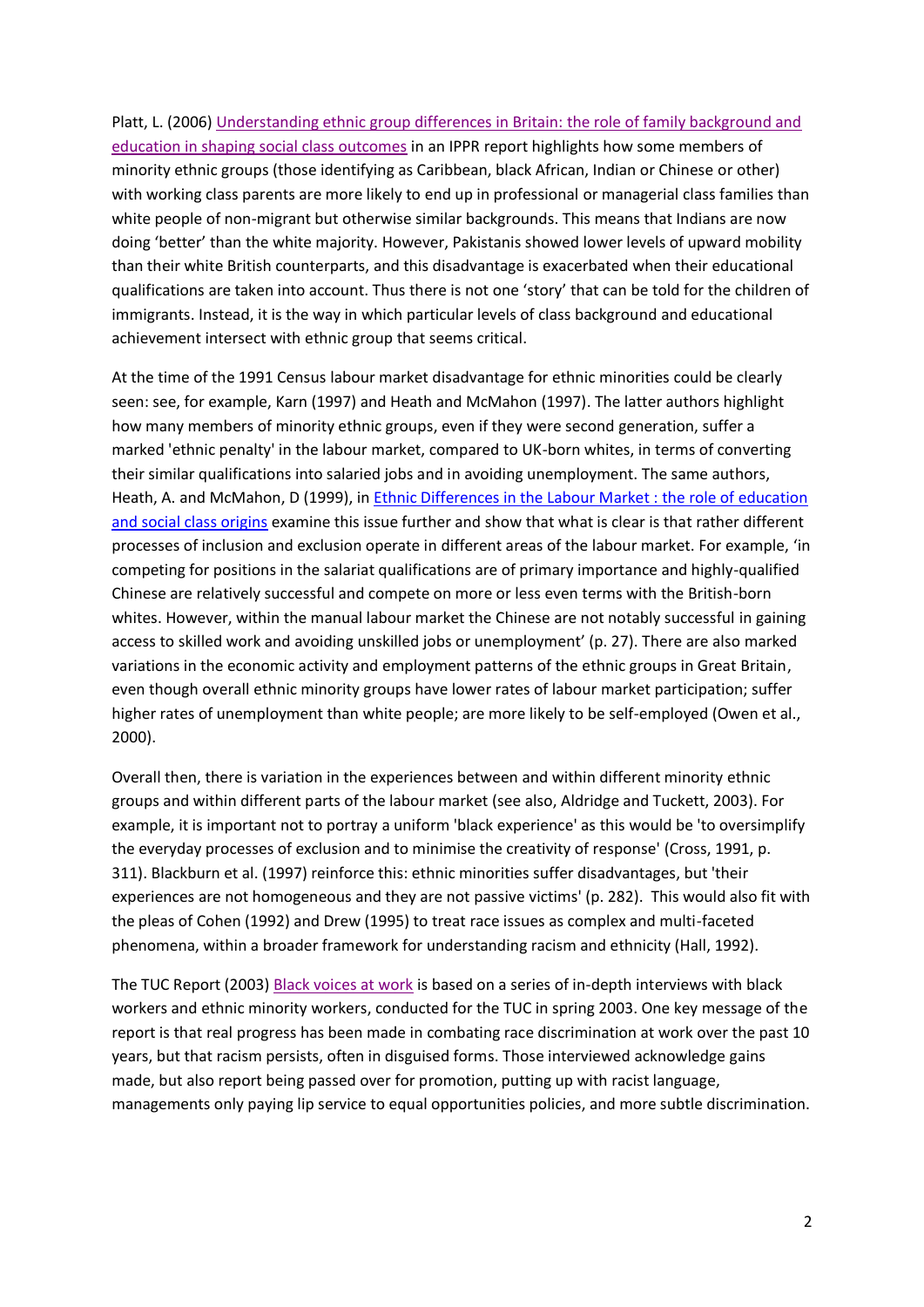#### **References**

- Aldridge, F. and Tuckett, A. (2003) Light and Shade: a NIACE briefing on participation in adult learning by minority ethnic adults, Leicester: NIACE.
- Blackburn, R., Dale, A. and Jarman, J. (1997), Ethnic differences in attainment in education, occupation and life-style, In V. Karn (Ed.) Ethnicity in the National Census. Volume 4: Employment, education and housing among the ethnic minority populations of Britain, ONS, London: The Stationery Office.
- Cabinet Office (Strategy Unit) (2003) [Ethnic minorities and the labour market,](http://www.equalbutdifferent.org.uk/pdfs/ethnic%20minorities%20&%20the%20labour%20market.pdf) London: Cabinet Office.
- Clarke, J. & Speeden, S. (2001) [Then and now: change for the better,](http://www.eric.ed.gov/PDFS/ED456208.pdf) London: Commission for Racial Equality.
- Cohen, P. (1992), Hidden narratives in the theories of racism. In J. Donald and A. Rattansi (Eds.) 'Race', culture and difference, London: Sage.
- Coombes, M. (1997), Monitoring equal employment opportunity, In V. Karn (Ed.) Ethnicity in the National Census. Volume 4: Employment, education and housing among the ethnic minority populations of Britain, ONS, London: The Stationery Office.
- Cross, M. (1991), Editorial, New Community, 17, 3, 311.
- Drew, D. (1995), 'Race', education and work: the statistics of inequality, Aldershot: Avebury.
- Drew, D., Gray, J. and Sporton, D. (1997), Ethnic differences in the educational participation of 16-19 year-olds, In V. Karn (Ed.) Ethnicity in the National Census. Volume 4: Employment, education and housing among the ethnic minority populations of Britain, ONS, London: The Stationery Office.
- Green, A.E. (1997), Patterns of ethnic minority employment in the context of industrial and occupational growth and decline. In V. Karn (Ed.) Ethnicity in the National Census. Volume 4: Employment, education and housing among the ethnic minority populations of Britain, ONS, London: The Stationery Office.
- Gordon, P. (1992) in Skellington, R. & Morris, P., *Race in Britain Today* London: Sage Publications pp 16-34.
- Hall, S. (1992), New ethnicities. In J. Donald and A. Rattansi (Eds) 'Race', culture and difference, London: Sage.
- Heath, A. and McMahon, D. (1997), Education and occupational attainments: the impact of ethnic origins, In V. Karn (Ed.) Ethnicity in the National Census. Volume 4: Employment, education and housing among the ethnic minority populations of Britain, ONS, London: The Stationery Office.
- Heath, A. and McMahon, D (1999), in [Ethnic Differences in the Labour Market : the role of education](http://www.crest.ox.ac.uk/papers/p69.pdf)  [and social class origins,](http://www.crest.ox.ac.uk/papers/p69.pdf) Oxford: CREST, University of Oxford.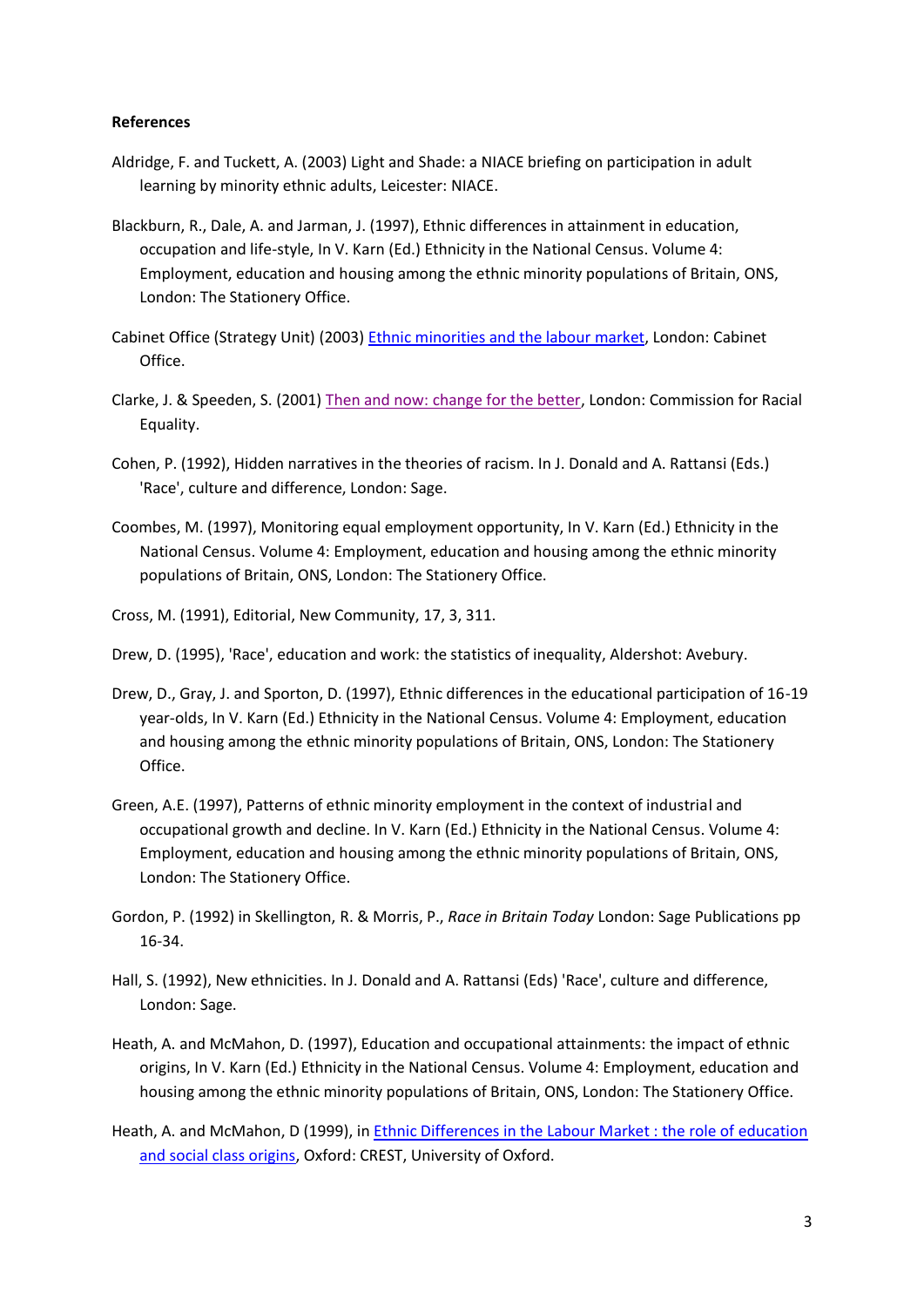- Karn, V. (1997), 'Ethnic penalties' and racial discrimination in education, employment and housing: conclusions and policy implications, In V. Karn (Ed.) Ethnicity in the National Census. Volume 4: Employment, education and housing among the ethnic minority populations of Britain, ONS, London: The Stationery Office.
- Karn, V. (Ed.) (1997), Ethnicity in the National Census. Volume 4: Employment, education and housing among the ethnic minority populations of Britain, ONS, London: The Stationery Office.
- ONS (1996), Social focus on ethnic minorities, London: HMSO.
- Owen, C., Mortimore, P. and Phoenix, A. (1997), Higher Education qualifications. In V. Karn (Ed.) Ethnicity in the National Census. Volume 4: Employment, education and housing among the ethnic minority populations of Britain, ONS, London: The Stationery Office.
- Owen, D. (1997), Labour force participation rates, self-employment and unemployment. In V. Karn (Ed.) Ethnicity in the National Census. Volume 4: Employment, education and housing among the ethnic minority populations of Britain, ONS, London: The Stationery Office.
- D. Owen et al. (2000) [Minority ethnic participation and achievements in education,](https://www.education.gov.uk/publications/eOrderingDownload/RR225.pdf) training and the [labour market](https://www.education.gov.uk/publications/eOrderingDownload/RR225.pdf) Nottingham: DfEE
- Platt, L. (2006) [Understanding ethnic group differences in Britain: the role of family background and](http://www.ippr.org/ecomm/files/platt_paper.pdf)  [education in shaping social class outcomes,](http://www.ippr.org/ecomm/files/platt_paper.pdf) London: IPPR.

TUC Report (2003), [Black voices at work,](https://www.tuc.org.uk/publications/viewPub.cfm?frmPubID=319) London: TUC.

# **2. Implications for practice**

# **How can guidance practice take account of ethnic diversity?**

This section contains frameworks for practice that have been developed for use with minority ethnic client groups and some discussion of these issues that took place on the NGRF.

# **Multicultural Counselling and Career Theory**

Most career counselling and guidance practitioners would readily acknowledge that each client is unique, and that individual differences must be accepted and respected. However, practice often reflects the assumption that a particular interviewing approach is transferable across a wide range of clients. Multicultural counselling challenges this view. Multicultural counselling defines 'culture' as being multidimensional. That is, 'culture' should not only denote race and ethnic origin, but take into account other variables. More information can be found in the next section of this document on [multicultural counselling.](#page-10-0) Some approaches have been developed specifically for particular racial and ethnic minority client groups and these are discussed below.

# **1. INTRODUCTION**

Fitzgerald and Betz (1994) argue that current career theory may be inadequate for large numbers of clients because of the questionable relevance of the concept of career development, because of the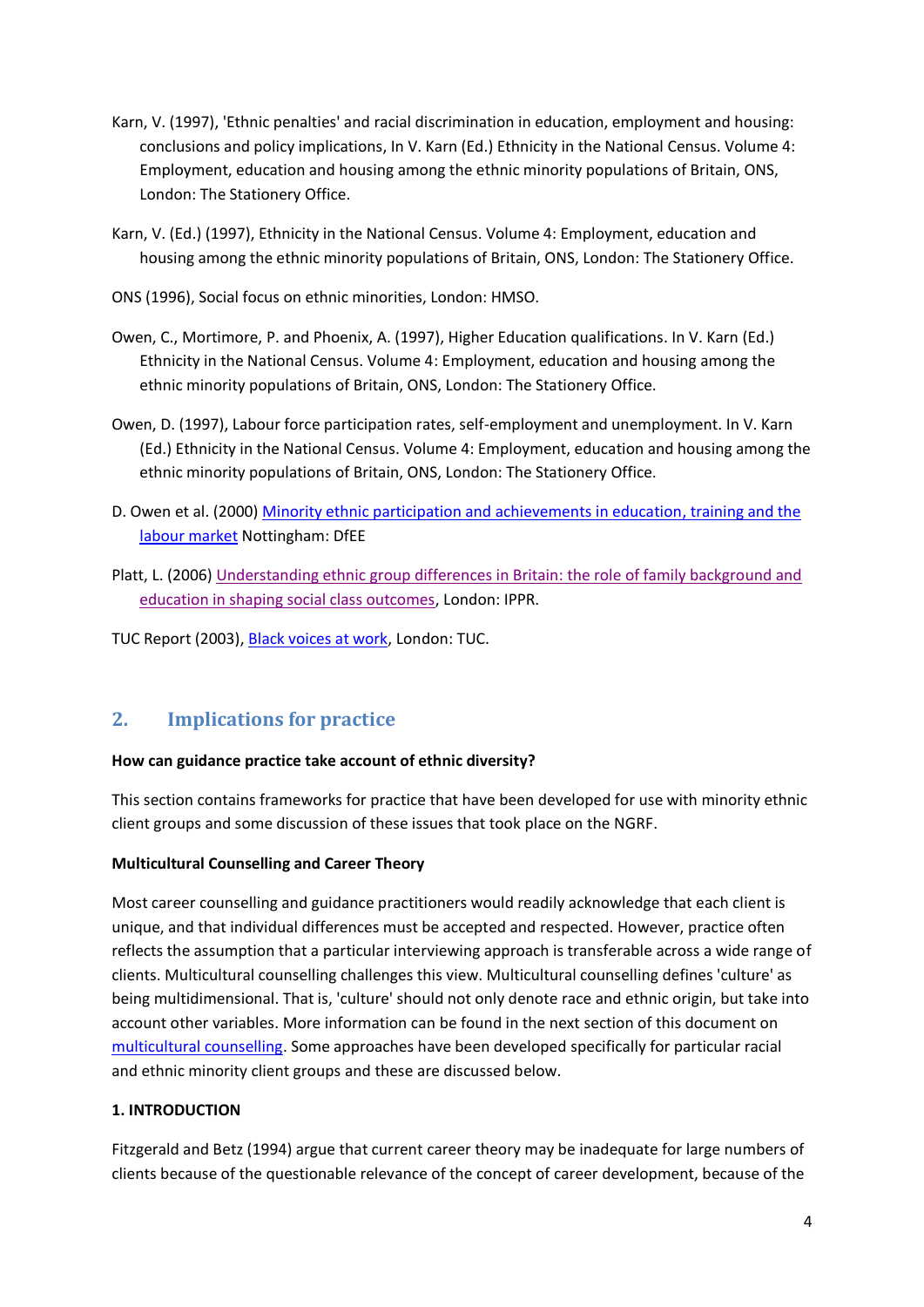historic neglect of large groups of the population and because it has failed to take proper account of structural and cultural factors (p. 103). They suggest that we are ignorant about the relevance of career theory for non-white and working-class clients, because we have never tried to find out (p. 105).

`It is fair to say that we know almost nothing about the career choice process in the majority of the population: those who do not attend college, are not white, and are of lower socioeconomic status' *(Fitzgerald and Betz, 1994, p. 106).*

Important issues related to assessment in careers practice with racial and ethnic minority clients are identified by Betz and Fitzgerald (1995). A summary of the main points follows:

# **a) Career Counselling must take place within a cultural context**

The Western value system that many believe is embedded in guidance practice is finally being questioned. It is important that practice should include knowledge of and respect for the values of other cultures and that practitioners should constantly review their own values and ethnicity. This is essential because important variables in career counselling may co-vary with ethnicity. For example, the approach a practitioner adopts may be individualistic (i.e. assume choice and control lies with the individual client), and this may clash with the strong family values held by clients from some minority ethnic groups. Additionally, this type of self-awareness on the part of the practitioner is likely to encourage the examination of factors not previously considered. For example, decisionmaking styles demonstrated by some clients could be viewed as passive and/or dependent; with a working knowledge of different value systems, this could be reconceptualised more positively as indicative of a `collectivist orientation'.

# **b) Avoidance of Stereotyping**

The importance of within as well as between group differences should be acknowledged. We must not assume that ethnic minority groups are homogeneous, nor that ethnic group coincides with racial group.

# **c) New Variables**

New variables need to be incorporated into a culturally competent approach to careers counselling as follows:

- racial identity development: includes concept of client preferences regarding counsellor ethnicity; perceptions of the openness of the occupational structure; client responsiveness to counsellor suggestions. Of course, the racial identity of each practitioner affects the responses of careers counsellors to certain clients.
- acculturation: refers to the level of acceptance/integration into the self of the values of the dominant culture.
- language usage: English as a second language. Extent to which an individual is able to use his/her native language influences assessment and intervention in careers counselling.

# **d) Race/Ethnicity and Gender**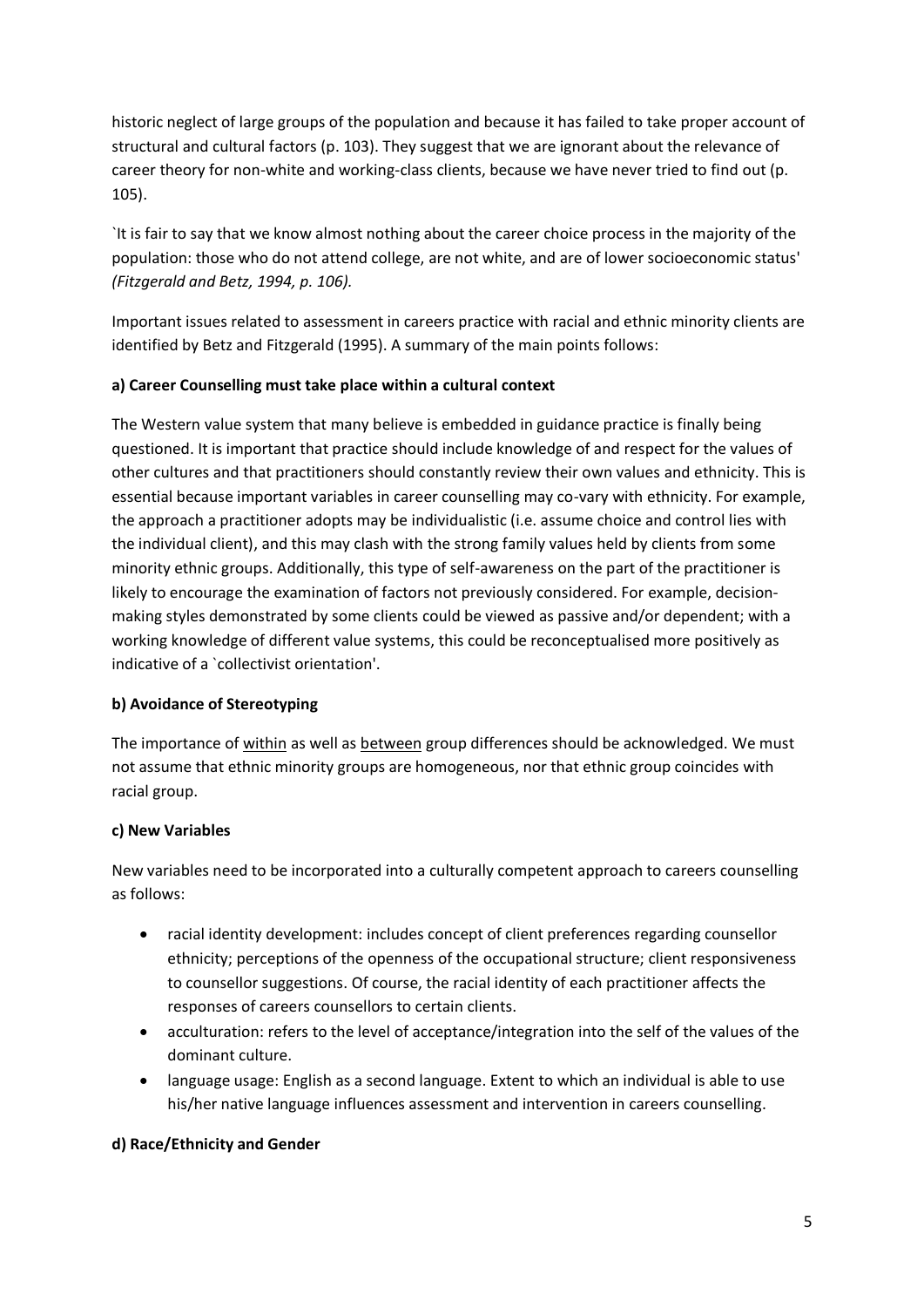Race and gender must be considered in interaction. In research, there has been a tendency to separate. Minority women, in this sense, have been invisible. The reality of the situation of ethnic minority women is one of double disadvantage - socially and economically, referred to as `double jeopardy'. An important feature of this interaction is the extent of differences in gender-role socialisation and expectations of women's adult roles across groups. For example, the extent to which women are expected to work outside the home as adults differs across groups. An important task for careers guidance may be to help clients to integrate the sometimes contradictory forces of cultural values and personal beliefs and goals.

Gainor and Forrest's model (1991) is proposed as a possible way in which women can be helped to integrate rather than separate their gender and racial identities. It includes helping clients towards knowledge of themselves first as female, second, as a member of an ethnic minority and third, as an unique individual.

The study of women's career development is also useful. For example, it can help with an understanding of:

- the need to value the family as well as career:
- perceptions of occupations being closed to women;
- the perniciousness of the `Old Boys'' Network;
- the difficulty of finding quality child care;
- the susceptibility of all women to sex discrimination, sexual harassment and violence.

Overall, the practitioner needs to be familiar with both women and minority ethnic group career development.

# **e) Inadequacy of Current Knowledge**

Insufficient research has been carried out into the career development of minority ethnic groups. For example, measures of work values don't necessarily include the value systems of cultural groups. Also, the whole process of test administration and interpretation needs to be considered within a cultural context (e.g. it was found that Asian Americans more likely to live within an authoritarian family - less likely to challenge authority in a test situation). The next steps for research and practice are identified as:

Research: This needs to start to identify ethnic group membership of research participants so that an evaluation of the representatives of the findings and potential relevance to a particular group can be made.

Practice: Practitioners need to increase their awareness of styles of communication, values regarding the importance of the family, impact of fluency in language and expectations of counselling, among other dimensions. Telling an Asian client `it's your life, do what you want to do - make your own decisions' illustrates the `missed by a mile' counselling technique. The practitioner needs to help clients evaluate the functional versus dysfunctional aspects of traditional values and beliefs, and to make decisions that include elements of both self-values and respect for traditional beliefs.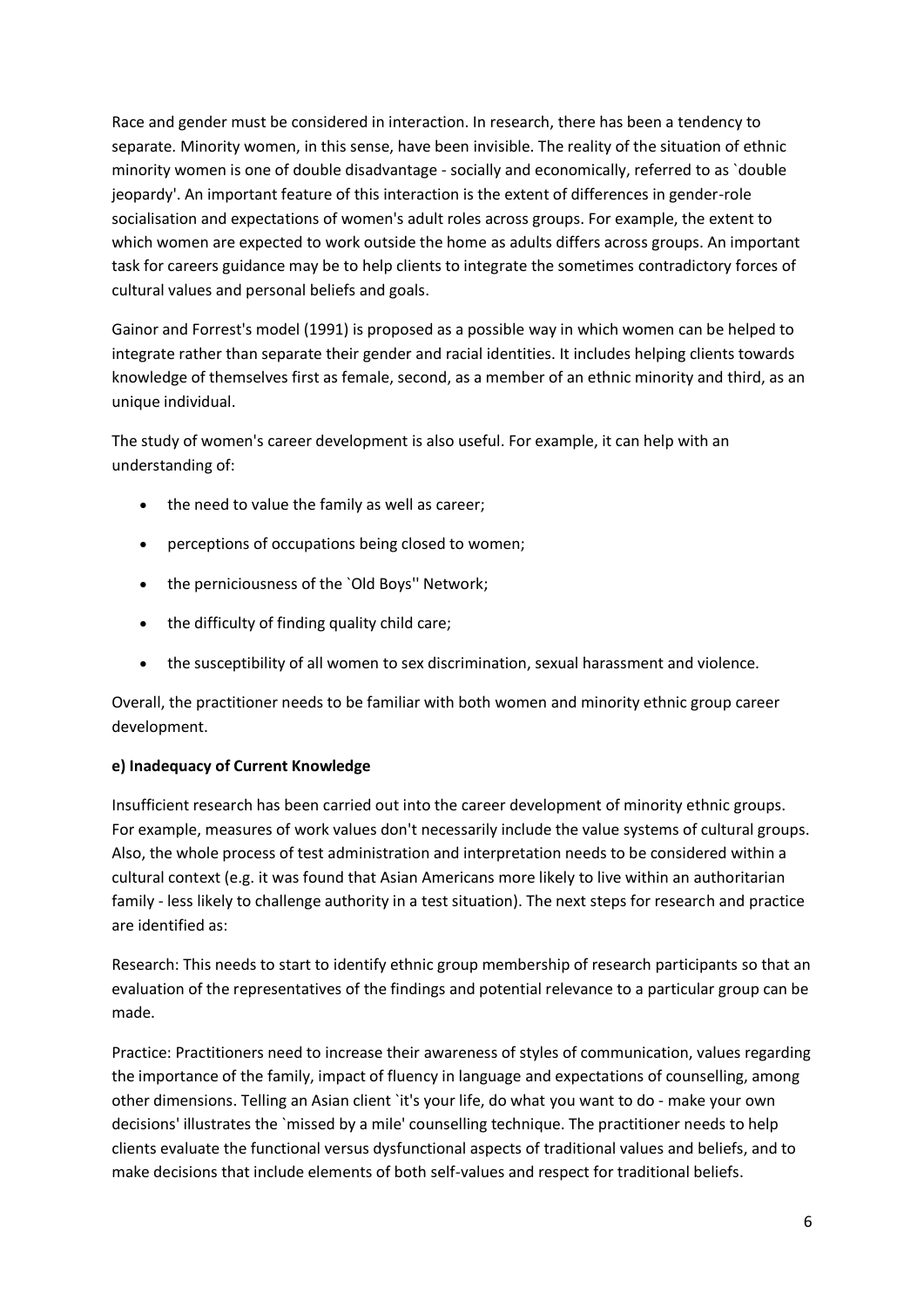# **2) CAREER MODEL FOR MINORITY ETHNIC GROUPS**

Fouad and Bingham (1995) propose a `culturally appropriate career counseling model' (p. 344). In order for practitioners to implement this model successfully, they argue that practitioners must:

- 1. become multiculturally competent, as defined by Sue et al (1995, p624).
- 2. achieve an understanding of worldviews (Sue & Sue, 1990, p137).
- 3. acquire knowledge about racial ethnic identify development. Cross (1994, p122) is proposed as one such relevant model of ethnic identity development. This consists of a four stage development process:

Pre-change: the individual does not want to be described in racial terms, preferring to be seen as a human being. Being Black is somewhat insignificant.

Encounter: the individual begins to question the previous belief system of stage 1. Feels they have been mis-educated, and that they are not Black enough.

Transition: a period of metamorphosis, when the old identity and the emerging identity do battle. A period of extreme highs and lows. High energy, when the enemy is identified as White people and White society.

Internalisation: as the individual's life situation changes, s/he will begin to question such unequivocal stands and will become more internally secure, more pluralistic, and more appreciative of all ethnic groups. The person eventually develops greater comfort and the new identify is internalised.

The client's stage of development may have implications for his or her career aspirations and expectations, so it is important for the careers practitioner to assess the stage of development of minority ethnic clients.

# **Culturally Appropriate Career Counselling Model**

Fouad and Bingham (1995, p344) have developed a seven step model for working with minority ethnic clients:

#### Step 1: **establish rapport/culturally appropriate relationship.**

Listen and observe clients' comments, learn how they wish to be related to; respond to client's main words and construct and check out statements with the clients.

Step 2: **identification of the career issues that the client brings: cognitive, social, emotional (e.g. panic attacks at work), environmental (e.g. working conditions, co-workers), behavioural (e.g. client being short-tempered at work), external barriers (e.g. discrimination, oppression, racism, sexism, financial concerns).**

Critical to the model is the explicit definition of external barriers because, for many minority clients, career choice is a matter of balancing those factors within their control with those outside their control.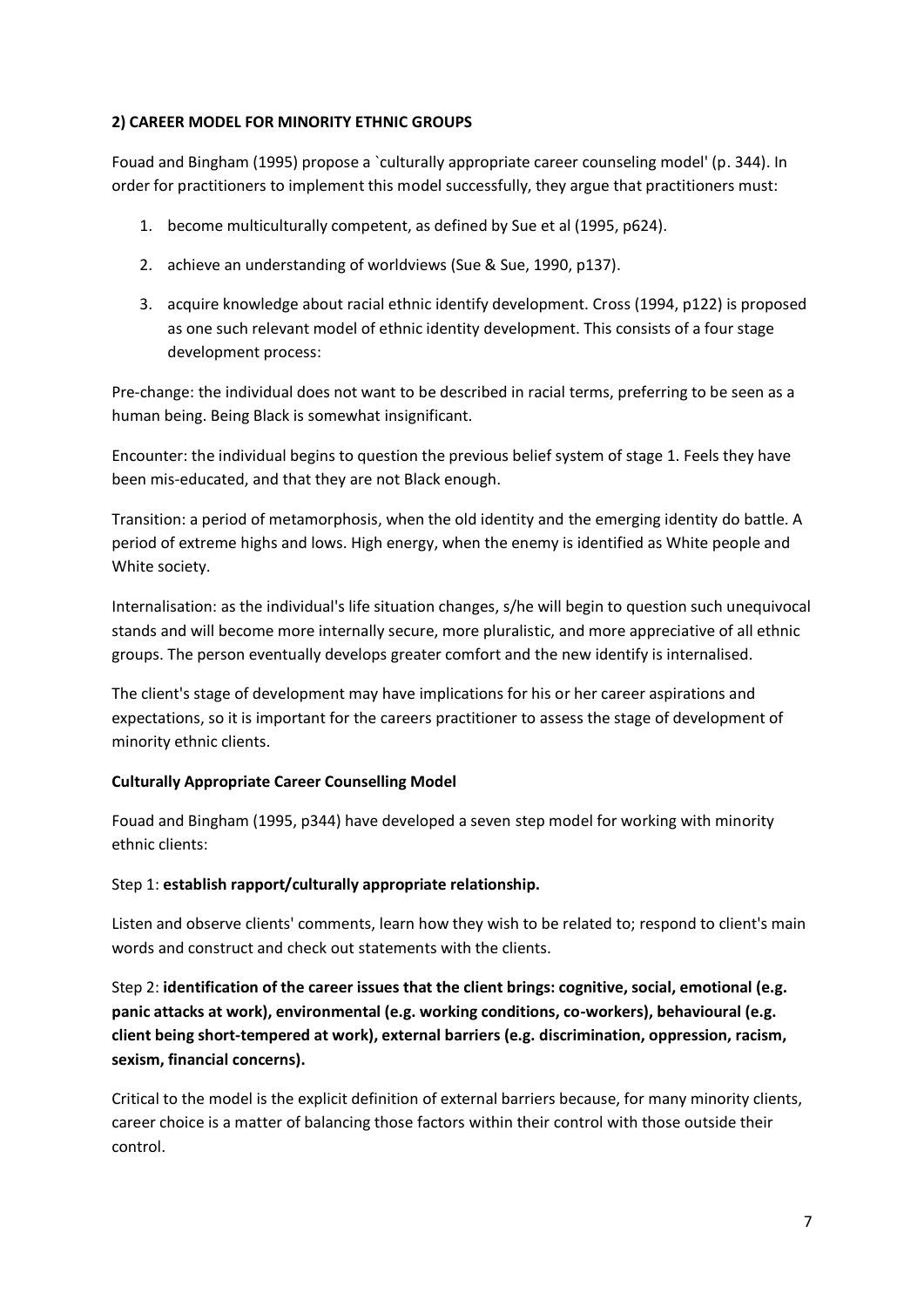### Step 3: **assess the impact of cultural variables on career issues.**

For example, the impact a decision might have on the client's family and consequences for the client if s/he disappoints their parents. The meaning gender might have for the client.

### Step 4: **set culturally appropriate processes and goals.**

For example, inappropriate goals may include career choices based on self-actualization rather than on pragmatism.

# Step 5: **determining and implementing a culturally appropriate intervention: cognitive, social emotional, environmental, behavioural, external barriers).**

For example, use group intervention with those minority members who operate in a framework that is more collectivistic than individualistic. Involve the family in career decision making. Use race and gender appropriate role models to expand awareness of opportunities. Present interventions in native languages when appropriate and possible. Also, depending on the racial identity of the client, the most effective counselling will be conducted by a counsellor of the same race or ethnicity.

### Step 6: **helping the client make a culturally appropriate decision.**

Clients may be making career choices, deciding to adjust their work roles or deciding they need more information. As they begin to implement plans, some may choose to cycle back through career counselling to work on different goals. Practitioners need to be open to this process since many minority clients will not see counselling as a linear, rational decision-making process.

# Step 7: **implementation of the client's plans and follow-up.**

It may be important to encourage the client to return, if the need arises. This may be difficult since some clients may regard return as failure (and possible loss of face).

# **CONCLUSION**

In common with many others, Osipow and Littlejohn (1995) identify what they consider to be weaknesses in current theory for minority ethnic groups, and suggest how we might revise current approaches. To make them work better, it is suggested that we need to learn from work done on career development for women: more variables, therefore individual variables assume less importance (because they have less weight in sum total of variables).

Perhaps it is time to create career theories that try to describe career development and choice as it is and not as we think it should be. Such a shift might produce more powerful career concepts for all kinds of people *(p. 256)*

#### **REFERENCES**

Betz, N.E. & Fitzgerald, L.F. (1995) `Career Assessment and Intervention with Racial and Ethnic Minorities', in Leong, F. Career Development & Vocational Behaviour of Racial and Ethnic Minorities, Mahwah, New Jersey: Lawrence Erlbaum Associates.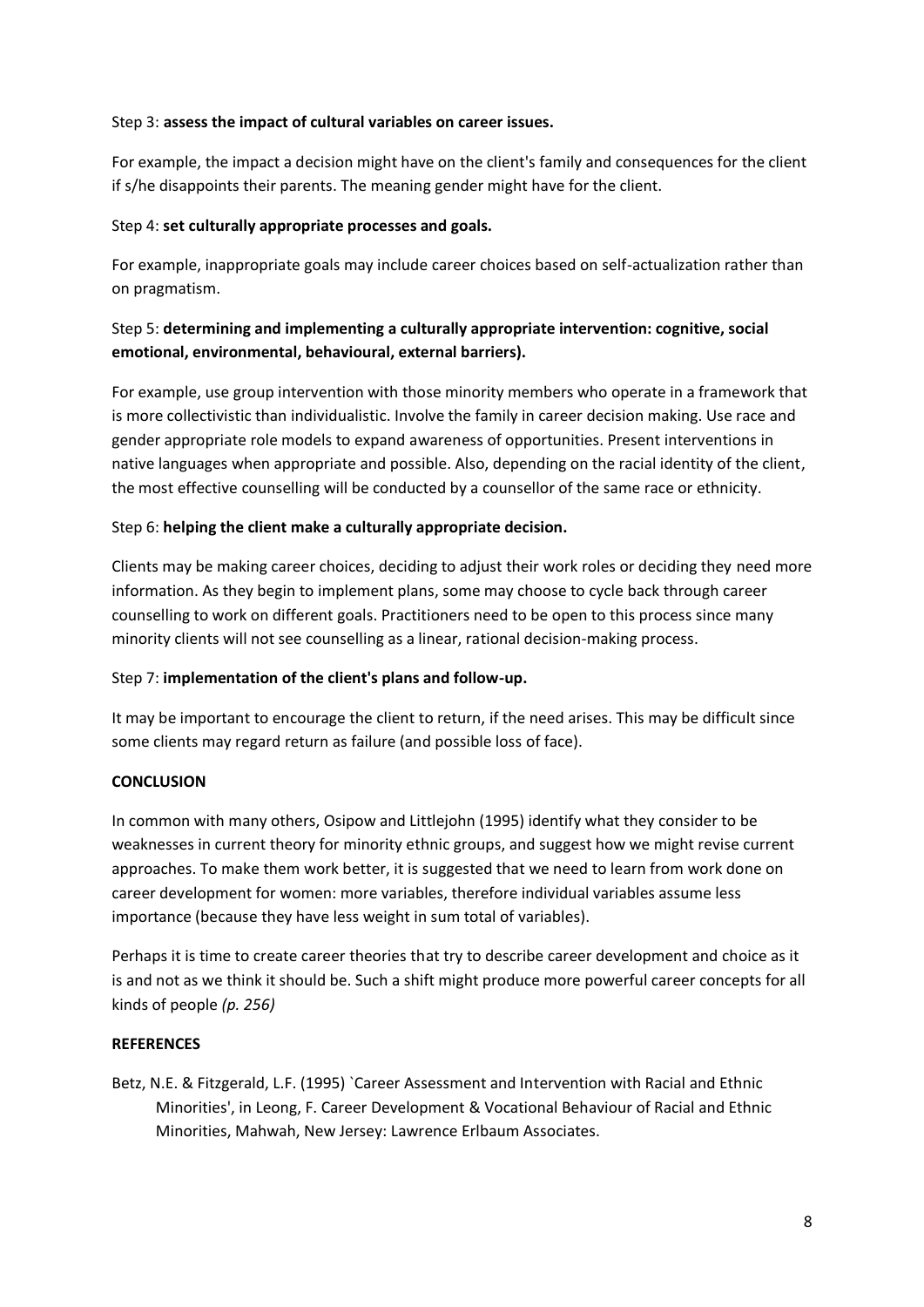- Cross, W.E. (1994) Nigrescence Theory: Historical and Explanatory Notes in Journal of Vocational Behaviour, 44, 119-123.
- Fitzgerald, L.F. & Betz, N.E. (1994) Career Development in Cultural Context: the role of gender, race, class, and sexual orientation in Savickas, M.L. & Lent, W. (eds) Convergence in Career Development Theories: implications for science and practice, Palo Alto, California:CPP Books.
- Fouad, N.A. & Bingham, R.P. (1995) Career counseling with racial and ethnic minorities in Walsh, W.B. & Osipow, S.H. (eds) Handbook of Vocational Psychology: theory, research and practice, Mahway, New Jersey: Lawrence Erlbaum Associates.
- Osipow, S. H. & Littlejohn, E.M. (1995) `Toward a Multicultural Theory of Career Development: Prospects and Dilemmas', in Leong, F. Career Development & Vocational Behaviour of Racial and Ethnic Minorities, Mahwah, New Jersey: Lawrence Erlbaum Associates.
- Sue, D.W. (1990) Counselling the Culturally Different: Theory and Practice, New York, John Wiley and Sons
- Sue, D.W., Arredondo, P., & McDavis, R.J. (1995) Multicultural Counseling Competencies and Standards: a call to the profession, in Handbook of Multicultural Counseling, Ponterotto, J.G., Casas, J.M., Suzuki, L.A. and Alexander, C. M., Thousand Oaks, California: Sage Publications.

# **3) DISCUSSION ON NGRF OF FIRST GENERATION INTERNATIONAL MIGRANTS AND AVOIDING STEREOTYPING**

The **first discussion** highlights how some **first generational international migrants** have a significantly more restricted understanding of contemporary occupational and training structures and discusses some implications of this for careers education.

# **Comment 1: What does it mean?**

I would be very interested in this topic. I am not sure how it differs from immigrants - of which I am one!

# **Comment 2: Confusion around terminology**

I am not sure of the exact meaning of this distinction either - perhaps it is that the people have not officially taken up residence here. That is, they may still wish to return 'home' or move on to somewhere else. However, on the substantive point it may be that these people have a less rich understanding of the labour market and this may result in choices being made from a rather narrow set of options

# **Comment 3: The importance of careers education for this client group**

Young people hold very different views about the labour market, skill development and careers: "knowledge, perceptions, beliefs and attitudes towards skill formation are socially structured and not shared equally. Associated with this orientation is the notion that a series of 'cognitive filters' operate within the skills formation arena that strongly influence individuals' decision-making. Furthermore it is generally recognised that such 'cognitive filters' are asymmetric: the least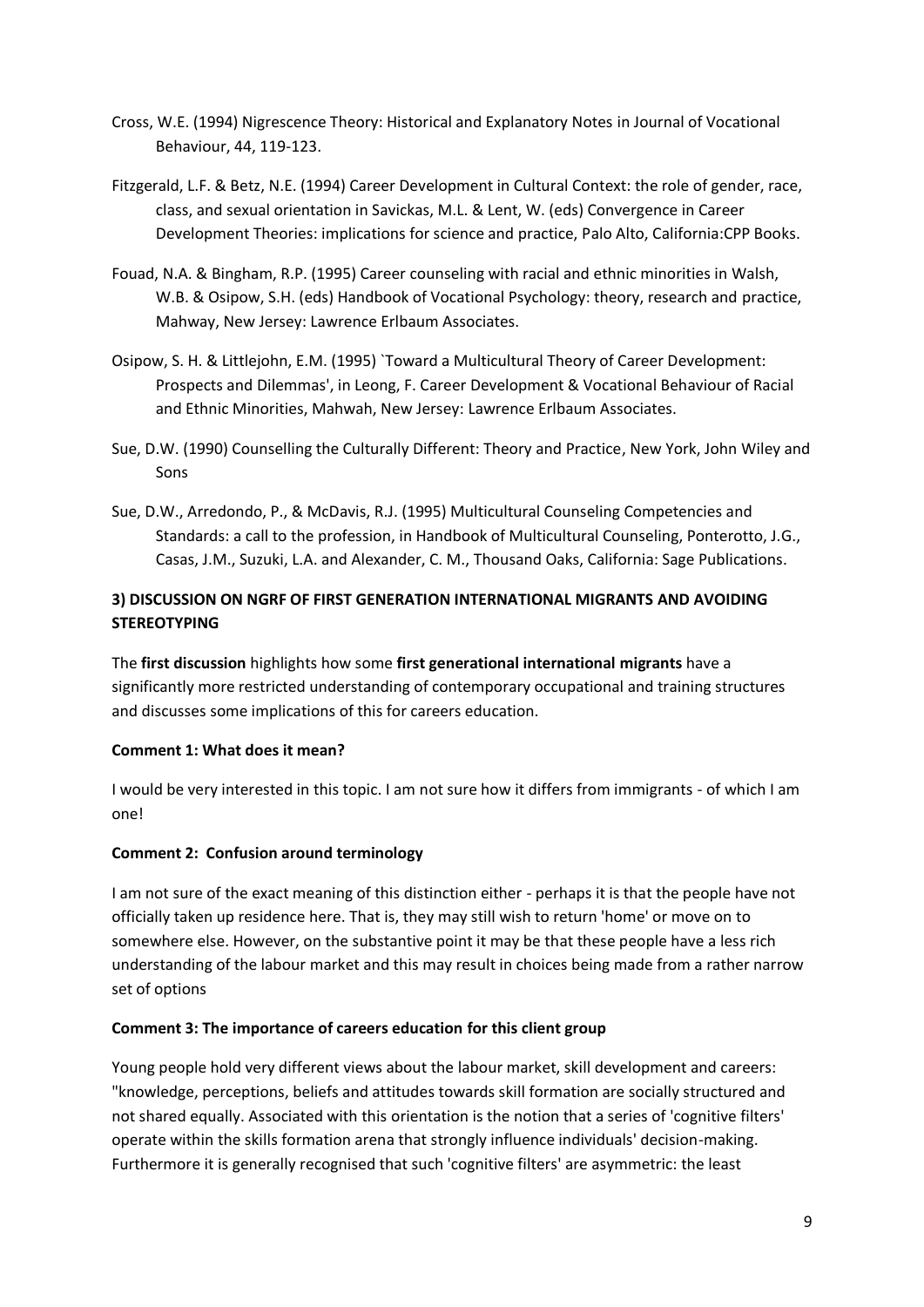privileged in terms of social background have the least knowledge about how the system itself operates" (Penn, 1998, p. 4, emphasis in the original). Penn et al. (1993) similarly have shown that first generation international migrants have a significantly more restricted understanding of contemporary occupational and training structures. This means that attention has to be given to broad careers education, and without that notions such as flexibility and mobility will have little meaning, if both external constraints and internal cognitive filters are acting to limit individuals' thinking about skills formation, occupational choice and career development.

#### **References**

- Penn, R. (1998), The dynamics of decision-making in the sphere of skills information, Paper presented to Skills Task Force Research Group, Lancaster: University of Lancaster.
- Penn, R., Scattergood, H. and Danczuk, S. (1993), Ethnicity, class and gender in the transition from education to employment: a report to Rochdale Training and Enterprise Council, Lancaster: University of Lancaster.

### **Comment 4: The role of careers education in challenging world views**

This seems to involve saying that disadvantaged people are disadvantaged by their own perceptions of the situation as well as the situation itself, but that this might be overcome by careers "education" (as opposed to guidance?). It seems a bit obvious in some ways: surely everyone is to some extent limited by their constructions of reality: we have no other way of perceiving "reality" than through our perception of it! Crucial, and of most interest, surely, is whether and how far this perception can be altered, not whether it exists, which we surely know by now?

#### The **second discussion focuses on Overcoming Stereotyping**.

#### **Comment 1: Stereotyping - it's just an extension of what we all do**

Stereotyping is actually an extension and intensification of what we all do: perceive the things that we perceive through our own personal "cognitive filters" that are based on our own personal past experiences among other things: it makes sense in many circumstances to do this since our own past experience is a good guide on the whole to our future ones (pragmatically rational anyway)....

The problem comes, in fact, not with stereotypical perceptions themselves, but when people refuse to accept invalidation of their perceptions - willingness to change one's point of view depends on accepting that you've got it "wrong" somehow and that there is a better way of viewing it that makes more sense for you. That willingness, I would argue, is unlikely in threatening or insecure situations. So overcoming stereotypical thinking needs to be about creating the confidence and security that we all need to handle the process of changing our minds - if I'm afraid, I'm going to reach for the familiar and tried and trusted perceptions that have worked for me in the past, not experiment with new ones. In other words, what may be happening with recent immigrants is that they haven't yet gained the confidence to change, haven't been given the security to do so, and to that extent cling to the remains of the familiar rather than face the invalidation of every cultural and social construct at the same time.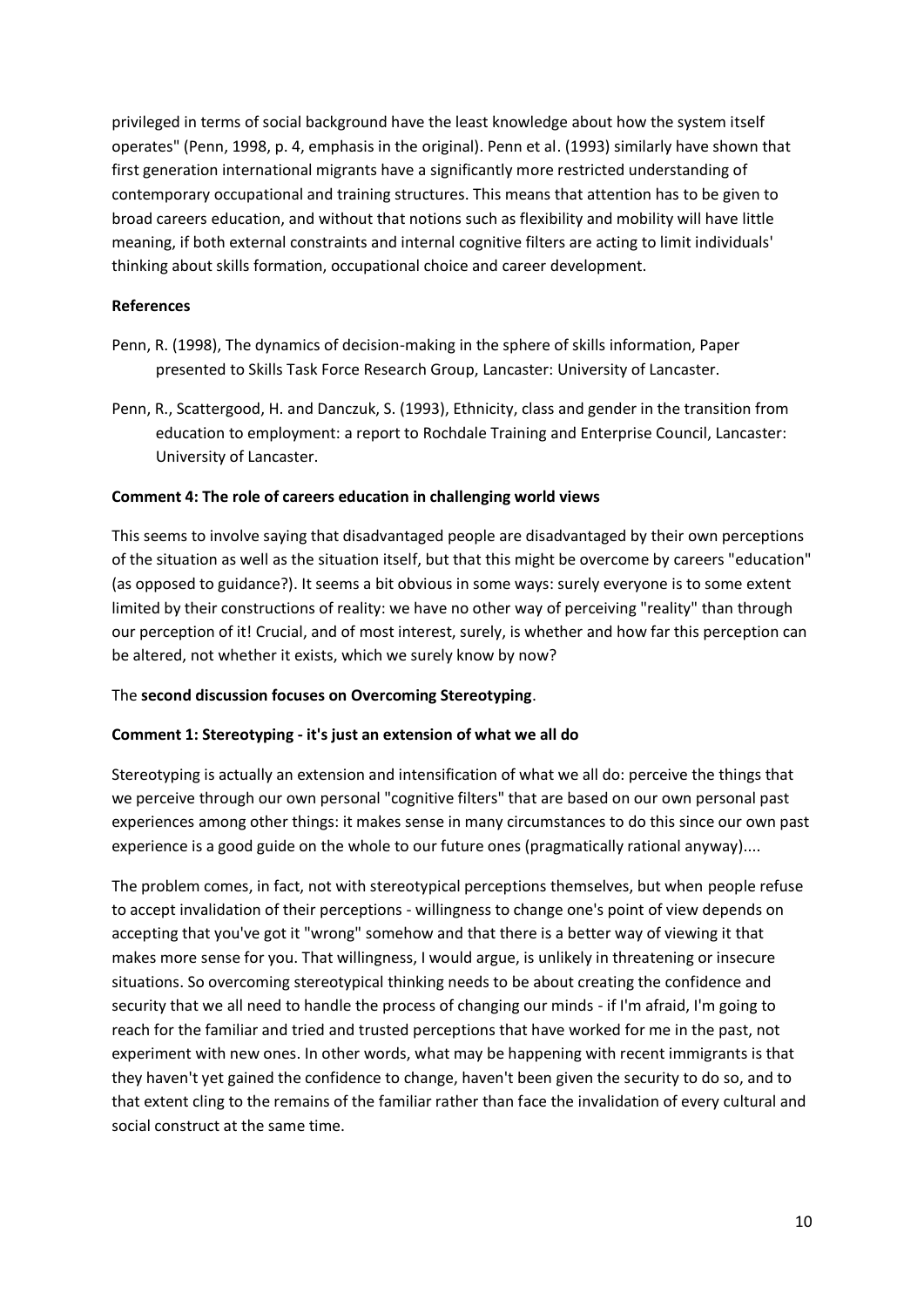A similar process surely happens in overcoming racism, sexism and other constellatory thinking or stereotypes - we may be counterproductive in working on a blame-orientated programme of change: "challenging" stereotypes may be less effective (especially if you're not in a powerful position) than rewarding non-stereotypical behaviour. For example, if nursery nurses were paid commensurately with their value to society, would more men take up the role? If this was accompanied by social and other rewards for those men who do such work, this might be more effective than "challenging" men to "confront" their attitudes to childcare.

# **Comment 2: 'Engagement' not education is the key**

A number of interesting points were made in the previous comment. Your point about the need for careers education is well made, but in order to change people's perceptions you have to engage them. This is where the arguments of Stephen Ball and colleagues come to the fore. They found that very often what careers staff were offering was for them perceived to be 'cold knowledge' that did not engage them as individuals. Do we have evidence of careers practitioners successfully overcoming this problem?

I agree with your point about rewarding non-stereotypical behaviour. Another way forward could come from greater exposure of what work actually entails. For example, in Germany (where many occupations are even more highly gendered than here) there far more males entering nursing and other caring occupations because of their experience of civil (non-military) service.

# **Comment 3: How do we address the issue of a hostile labour market**

On the other hand there may also be some dangers in encouraging people (women into science and engineering?) to go into 'hostile' environments without addressing the fundamental reasons why those environments are hostile - this links to other strands of work of the equal opportunities group.

# <span id="page-10-0"></span>**3. Multi-cultural counselling**

Research shows clients from ethnic minority groups are the least likely to make use of counselling services. One explanation for this is that it is an ethnocentric activity, based on the values of the white middle classes, an approach which can alienate those from other cultures. A multicultural approach to counselling challenges the assumption that one style of interviewing is transferable to all clients. This section examines a theory of multicultural counselling; definitions; and models of multiculturalism; highlighting the implications these have for guidance practitioners.

# **Theory of multicultural counselling and therapy (MCT)**

Most career counselling and guidance practitioners would readily acknowledge that each client is unique, and that individual differences must be accepted and respected. However, practice - based on theories taught during initial training and subsequently developed into 'action theories' in the field - often reflects the assumption that a particular interviewing approach is transferable across a wide range of clients. Multicultural counselling challenges this view.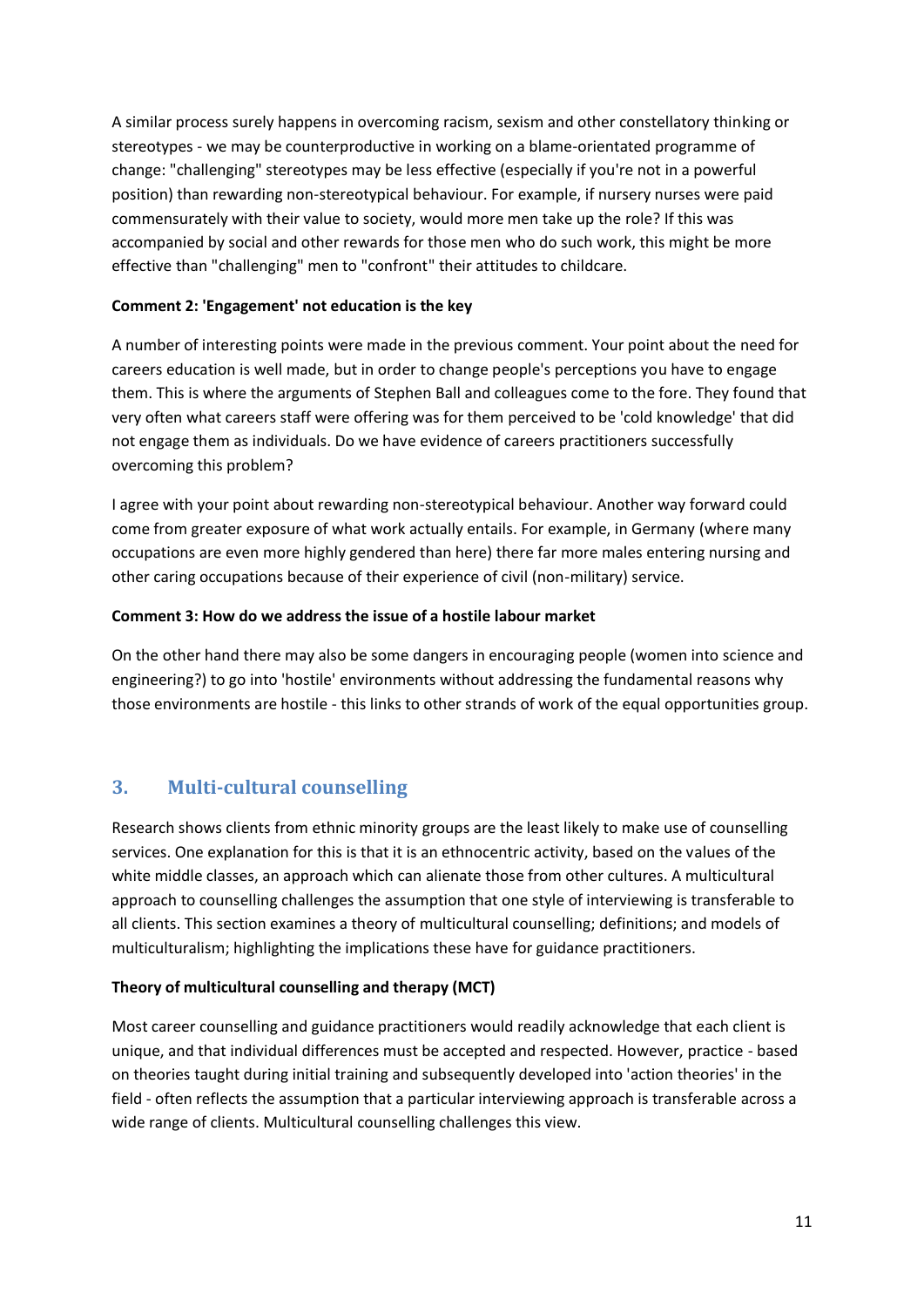Sue et al. (1996) propose a theory of multicultural counselling and therapy (MCT). This is considered necessary because of the inadequacies of current theories informing current counselling practice. These theories operate from both explicit and implicit assumptions that guide their practical application, and so an `assumption audit' is presented as the starting point for the authors developing MCT as an essential starting point for understanding this new theory.

It's suggested (p. 2) that we all conduct a `critical and independent audit' of assumptions which currently underlay our counselling practice, and compare it with the one presented below.

# **Underlying Assumptions:**

- Current theories of counselling and psychotherapy inadequately describe, explain, predict and deal with current cultural diversity.
- Culture is complex but not chaotic.
- Diversification is occurring at such a rapid pace that mental-health professionals will
- increasingly come into contact with clients or client groups who differ from them racially,
- culturally and ethnically.
- Mental-health professionals are not adequately prepared to engage in multicultural
- practice.
- The traditional training models of professional schools contribute to encapsulation.
- A major paradigm shift is in process.
- Multiculturalism provides a fourth dimension to the three traditional helping orientations (psychodynamic, existential-humanistic and cognitive).
- Asian, African and other non-Western progenitors of counselling and psychotherapy have been trivialized.
- Individualism has dominated the mental-health field and is strongly reflected in counselling and psychotherapy.
- A culture-centred meta-theory is viable.
- All learning occurs and identities are formed in a cultural context.
- Cultural identity is dynamic and changing.
- Unintentional racism is as serious as intentional racism.
- Multicultural training increased a counsellor's repertoire of skills and perspectives.
- Informal as well as formal counselling is important in many cultural contexts.
- Culture should be defined inclusively and broadly rather than narrowly.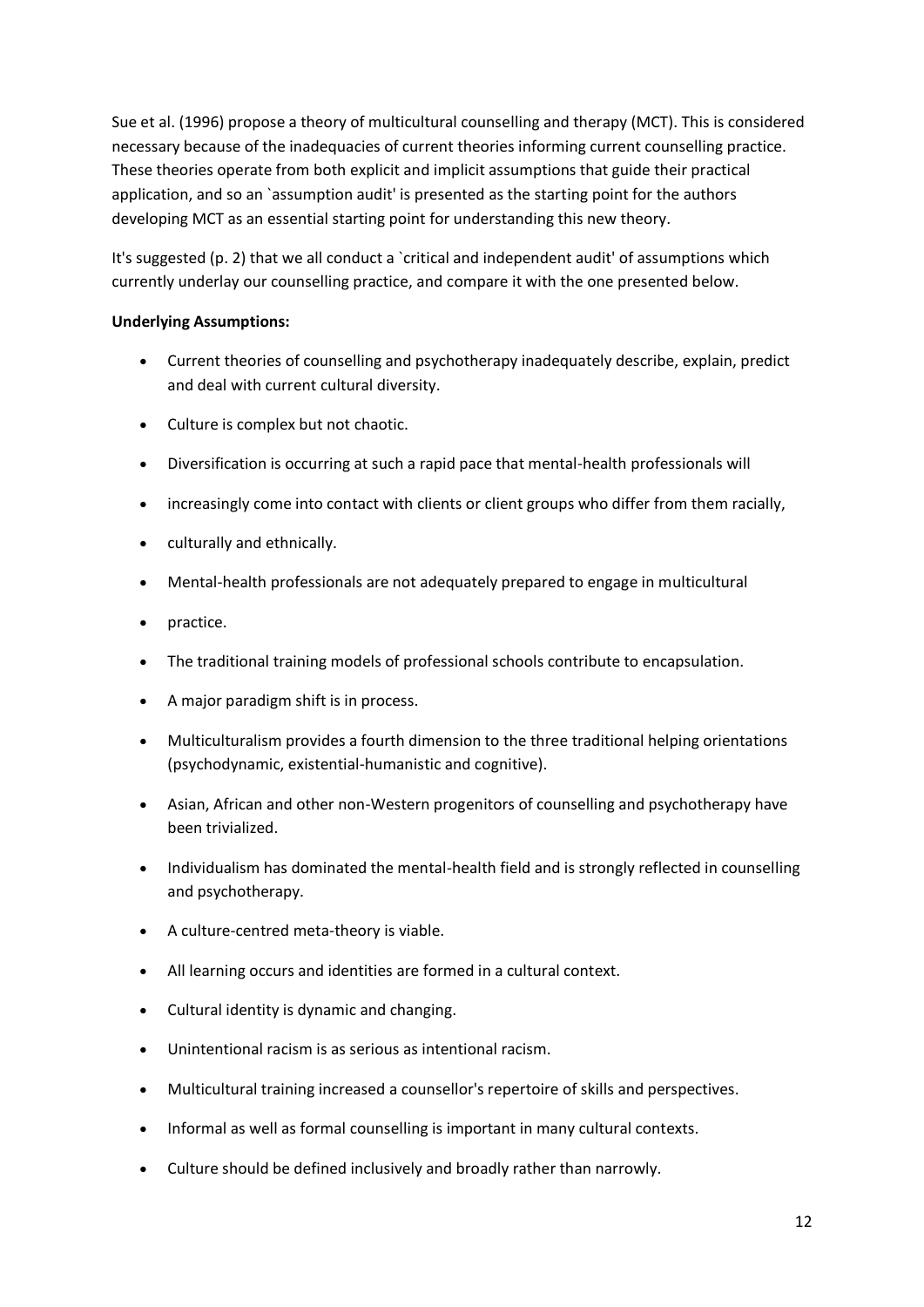- Understanding the cultural and socio-political context of a client's behaviour is essential to accurate assessment, interpretation and treatment.
- An adequate research methodology for incorporating culture must include both qualitative and quantitative elements.
- Increased self-awareness is an essential starting point in developing multicultural competence.
- The accumulation of relevant knowledge depends on a well-developed cultural awareness.
- The appropriate application of skills in multicultural settings depends on both cultural awareness and relevant knowledge.

Their theory is then developed around this set of propositions.

# **What is multicultural counselling?**

A broad definition of the term 'multiculturalism' embraces a wide range of social variables or differences. For example:

- gender,
- sexual preference,
- disability,
- social class,
- age,
- religion,
- ethnicity.

Pedersen (1994) proposed a broad definition of multicultural counselling which includes:

 'ethnographic variables such as ethnicity, nationality, religion and language; demographic variables such as age, gender and place of residence; status variables such as social, educational and economic; and affiliations including both formal affiliations to family or organizations and informal affiliations to ideas and a lifestyle' (p. 229).

In this broad definition, each person has many different cultures or identities with each identity becoming relevant at different times and places. He argues that multiculturalism emphasises both the way we are different from and similar to other people. It challenges those who have presumed that differences don't matter as well as those who have over emphasized differences (often perpetuating stereotypes

Ivey *et al.* (1997, p. 134) describe multicultural counselling as a 'meta-theoretical approach that recognises that all helping methods ultimately exist within a cultural context'. They go on to argue that multiculturalism: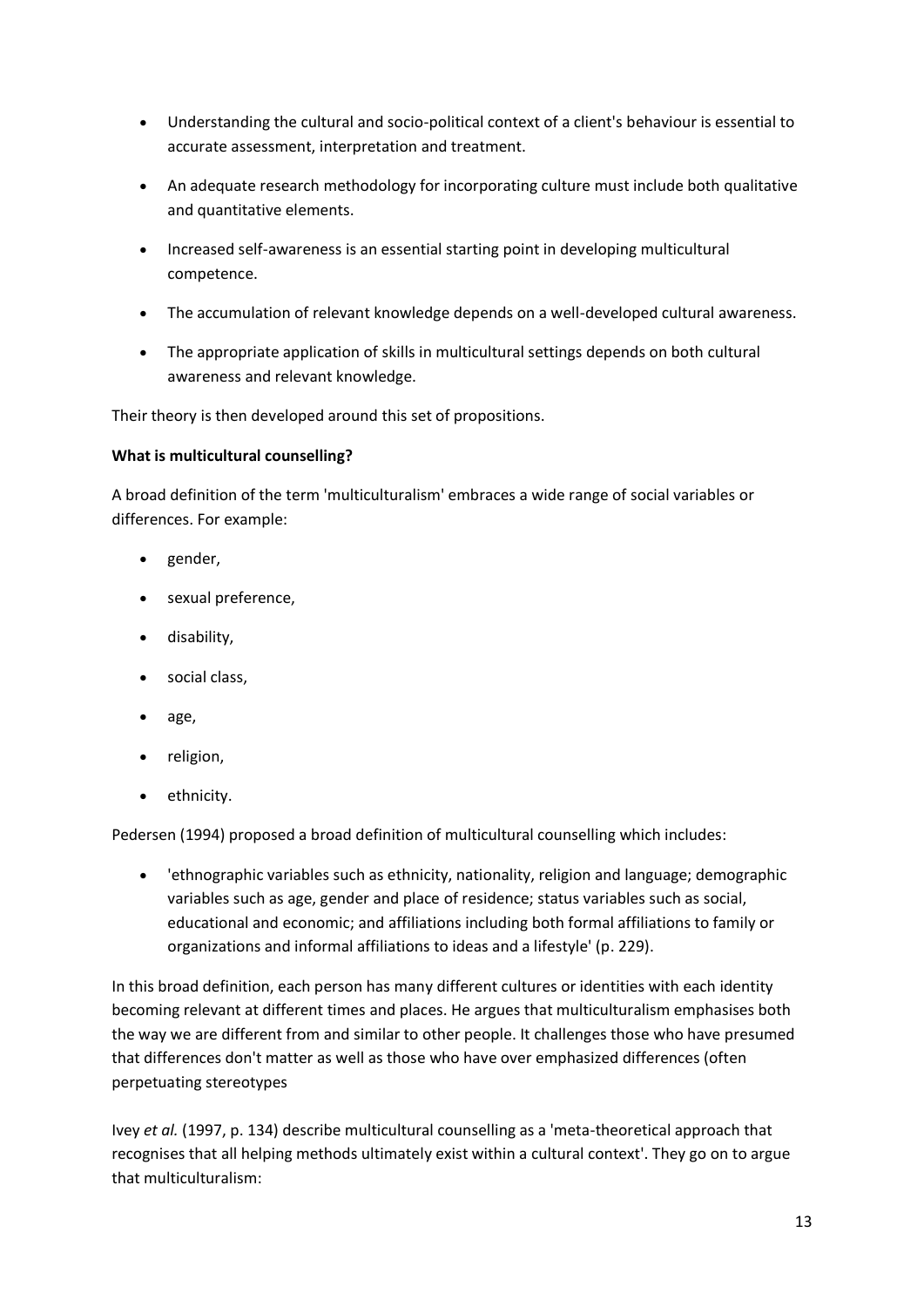- starts with awareness of differences among and within clients;
- stresses the importance of family and cultural factors affecting the way clients view the world;
- challenges practitioners, theoreticians and researchers to rethink the meaning of counselling, and pay attention to family and cultural concerns.

By these definitions, multiculturalism has relevance for every client presenting for careers counselling and guidance in the UK.

# **Origins and relevance of multicultural counselling**

Bimrose (1996, p. 238) traces the origins of multicultural counselling to the American Civil Rights movement in the mid-1970s. Around this time, questions were asked about the groups of people who never requested counselling, or, if they came along for a first session, did not return. A clear pattern emerged. Clients from minority ethnic groups were the least likely to request and/or persevere with counselling.

The most widely accepted explanation is that counselling (and guidance) practice is an ethnocentric activity. Many authors (e.g. Ridley, 1995, Lago & Thompson 1996, Sue et al, 1996 and Sue & Sue, 1999) have argued that mainstream approaches are white, middle class activities that operate with many distinctive values and assumptions. For example, that clients will be future and action orientated. Such approaches are ethnocentric or 'culturally encapsulated' (Wrenn, 1985), holding at their centre a notion of normality derived from white culture, which is irrelevant to many clients and has the potential for alienating them.

This explanation of why ethnically different clients find mainstream counselling unhelpful has equal relevance to other client differences such as gender, sexual preference and disability. The central message is clear - caution needs to be exercised when applying mainstream approaches to diverse groups of clients.

# **Implications for practice**

Because a multicultural approach to counselling is relatively new, the implications for practice are still being developed. There is some agreement, however, that whilst maintaining the integrity of the distinctive new approach, multicultural counselling should strive to select and build on the best of current counselling practice. Sue et al (1995, p633) developed a `conceptual framework for crosscultural competencies' which can help with this. It consists of a three by three matrix in which it is claimed most cross-cultural skills can either be organized or developed.

A selection of skills, techniques and strategies are presented, below, within the framework developed by Sue and Sue (1995), who identified the competencies required by the culturally skilled counsellor as being:

- awareness of own assumptions, values and biases;
- understanding the world view of the culturally different client;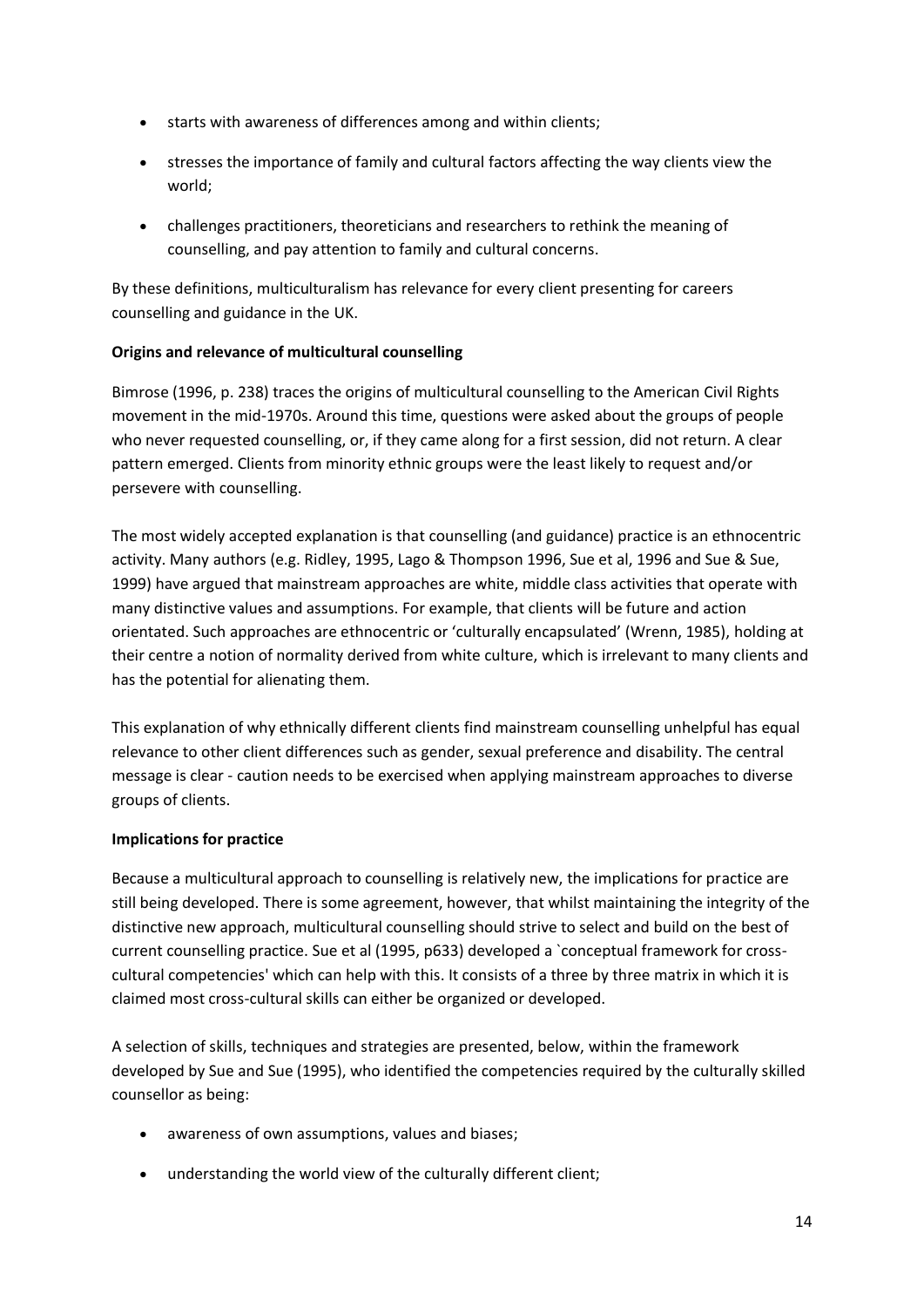developing appropriate intervention strategies and techniques.

### **Increasing self-awareness**

Many writers in the area of multicultural counselling advocate the need for all practitioners to start on a continual process of multicultural self-awareness.

- The first task is to think about yourself:
- the second to identify the values of the dominant culture in which you practise counselling or communication;
- the third is to examine alternative value orientations.

Bimrose (1998) discusses more fully exercises and schema which have been developed to assist with this type of self-examination. For example, Locke (1992, p. 2) suggests that practitioners work through the following questions:

- What is my cultural heritage? What was the culture of my parents and my grandparents? With what cultural group(s) do I identify?
- What is the cultural relevance of my name?
- What values, beliefs, opinions and attitudes do I hold that are consistent with the dominant culture? Which are inconsistent? How did I learn these?
- How did I decide to become a practitioner? What cultural standards were involved in the process? What do I understand to be the relationship between culture and counselling?
- What unique abilities, aspirations, expectations, and limitations do I have that might influence my relations with culturally diverse individuals?

If you are able to compare your answers to some or all of these questions with others, then the effectiveness of the learning process is likely to be increased. All the questions have value, though the second question often has most impact, perhaps because it highlights the extent to which the cultural conventions surrounding the naming system of the dominant society are taken for granted by acculturated members of that society.

# **Developing knowledge and understanding**

An exercise which can be used to gain knowledge and understanding of difference is a role play exercise adapted from a conference workshop run by Jackson (1995). The exercise requires a training group of three people, approximately two hours when these three people can work together on this exercise, a suitable room and some individual research time. Jackson identified two main purposes of the exercise:

 First, to develop empathic understanding by enabling you to attempt to discover what it might feel like to be a person who comes from a different background.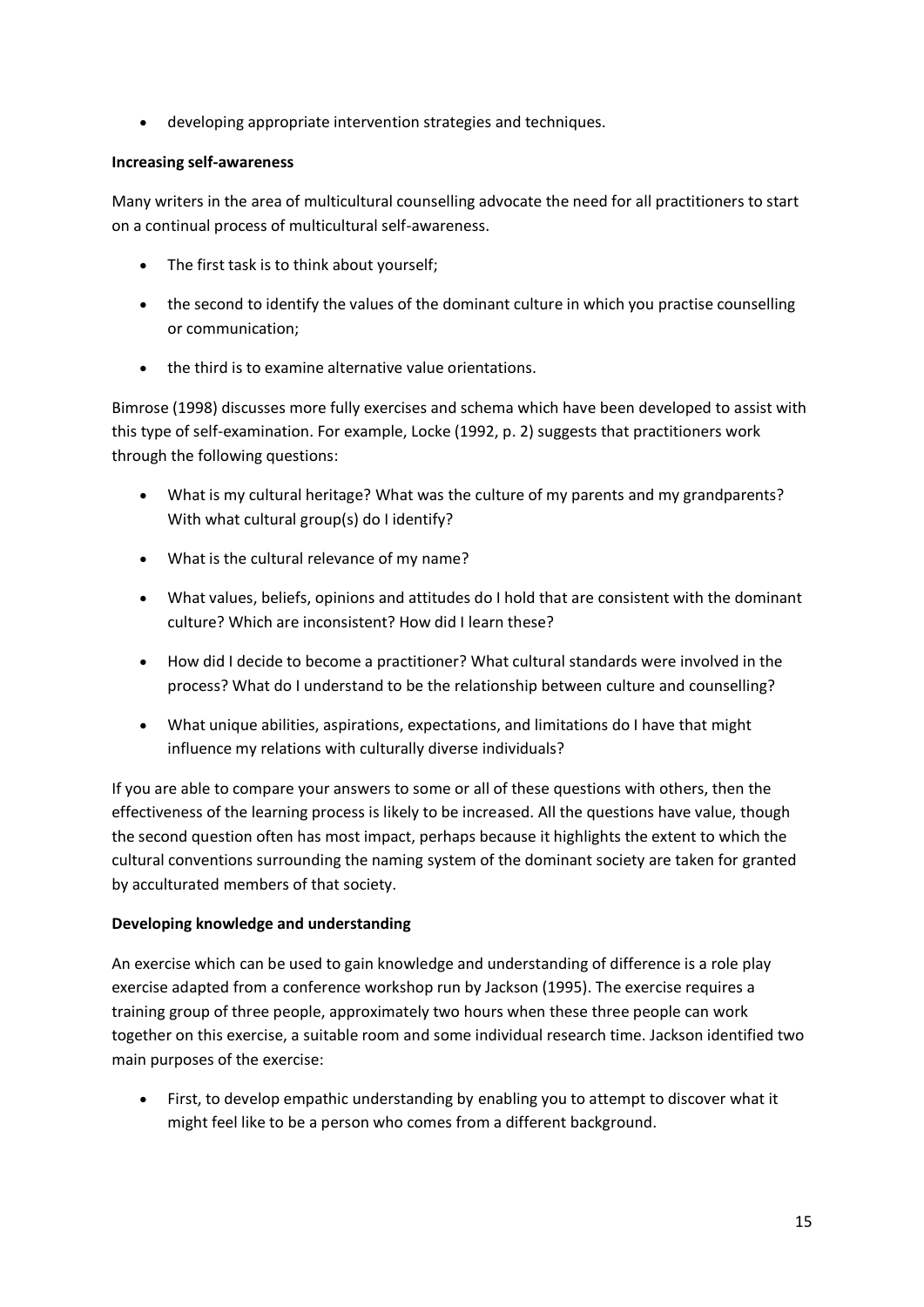Second, to enable you to begin to identify some practice guidelines that counsellors might follow to enhance their effectiveness with clients who are different from them-selves.

In preparation for the role-play, select someone from a culturally different group about which feel you are currently ignorant or have an inadequate understanding but would like to gain a more thorough understanding. It is important to define `culturally' in this context in the broadest possible sense (that is, to include social class, gender, sexual orientation, ethnicity, disability, etc.). As thoroughly as time permits, research the background of the people who come from that background. The research process should harness a range of resources, including someone from your chosen group.

Once the individual research has been completed, the training process involves working in your training group for approximately one and a half hours. During this time each member of the group will perform in turn tasks related to the three roles of client, counsellor and observer.

**Client**: for approximately fifteen minutes, you have an opportunity to be a person from a group that is culturally different from your own. Come prepared to present a problem or concern to a counsellor or health professional who would like to help you. Identify some realistic concern that the person you have chosen actually has had or might reasonably be expected to have.

**Counsellor**: you will be asked by a 'client' to help resolve some difficulty that will be presented to you. If you wish, you may ask your 'observer' for ideas and suggestions on how to proceed.

**Observer**: you will be available to the counsellor to offer ideas and suggestions. After the role play, you will lead the feedback session which should identify the most helpful statements or actions performed by the counsellor.

Suggested guidelines:

- Introductions: as client, introduce yourself to your two colleagues (the name of your person along with relevant cultural information). (2/3 minutes in total)
- Role play: conduct a brief counselling session in which the client presents a concern and the counsellor attempts to be as helpful as possible. (approximately 15 minutes)
- Feedback: review the session with the purpose of identifying the most helpful actions. All three members of the training group should contribute their observations. (approximately 10 minutes)

Finally, after you have each completed all three role plays, observations should be pooled so that the most useful practices can be identified.

# **Skills for multicultural competence**

In addition to working towards a greater cultural self-awareness and developing your knowledge and understanding of client difference, practitioners need to think about the way in which their skills should to be adapted or changed to accommodate the particular needs of certain client groups.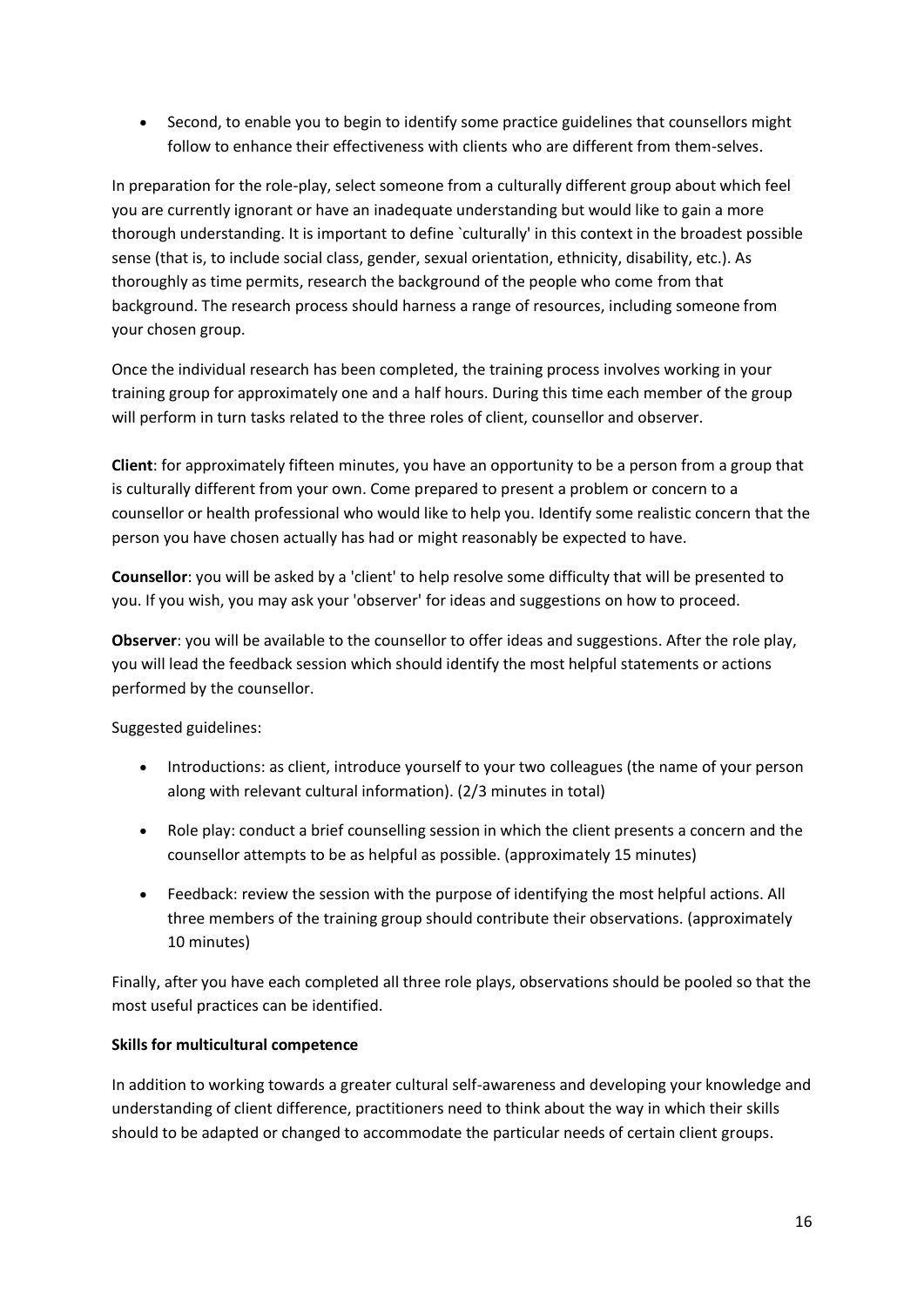Ivey *et al.* (1997) and Ivey (1994) suggest that culturally appropriate nonverbal behaviour is crucial to successful counselling outcomes. Ivey (1994, p. 75) advocates that all practising counsellors 'begin a lifetime of study of nonverbal communication patterns and their variations'. Various categories of nonverbal behaviour are identified and some cultural implications for each category (e.g. eye contact, posture, touching, vocal tracking) are discussed (Ivey, 1994, p29).

Non-verbal communication provides one example of skill that can be easily examined for bias and modified. An effective method of enhancing your competence in this area is practising with a friend or trusted colleague.

- Select various combinations of non-verbal communication (for example, eye contact, posture and hand gestures.
- Try to demonstrate effective listening without using the non-verbal behaviour that you would normally use in your counselling or communication. (For example, if you normally try to sustain eye contact, you could try communicating without eye contact , look away or down at the floor). How did you feel? Ask the other person how they felt.

Is it possible to adopt different styles of non-verbal communication and still listen effectively?

### **Conclusion**

The current policy emphasis on social exclusion and equal opportunities in guidance and counselling highlights the need for professional practice that is responsive to and accommodates these important client issues in an effective manner. Multicultural counselling represents a relatively new approach, offering practical methods designed to enhance practice that can be integrated into current approaches.

# **References**

- Betz, N.E. & Fitzgerald, L.F. (1995) `Career Assessment and Intervention with Racial and Ethnic Minorities', in Leong, F. (Ed) *Career Development & Vocational Behaviour of Racial and Ethnic Minorities*, Mahwah, New Jersey: Lawrence Erlbaum Associates.
- Bimrose, J. (1996) Multiculturalism, in Bayne, R., Horton, I. & Bimrose, J. (Eds) *New Directions in Counselling*, London: Routledge.
- Bimrose, J. (1998) Increasing Multicultural Competence (1998) in Bayne, R., Nicolson, P. & Horton, I. (Eds) *Counselling and Communication Skills for Medical and Health Practitioners*, Leicester: BPS.
- Ivey, A.E. (1994) (3rd edition) *Intentional Interviewing and Counseling: Facilitating client development in a multicultural society*, California, Brooks Cole Publishing
- Ivey, A.E., Ivey, M.B. & Simek-Morgan, L. (1997) (4th edition) *Counselling and Psychotherapy: a Multicultural Perspective*, Boston: Allyn & Bacon.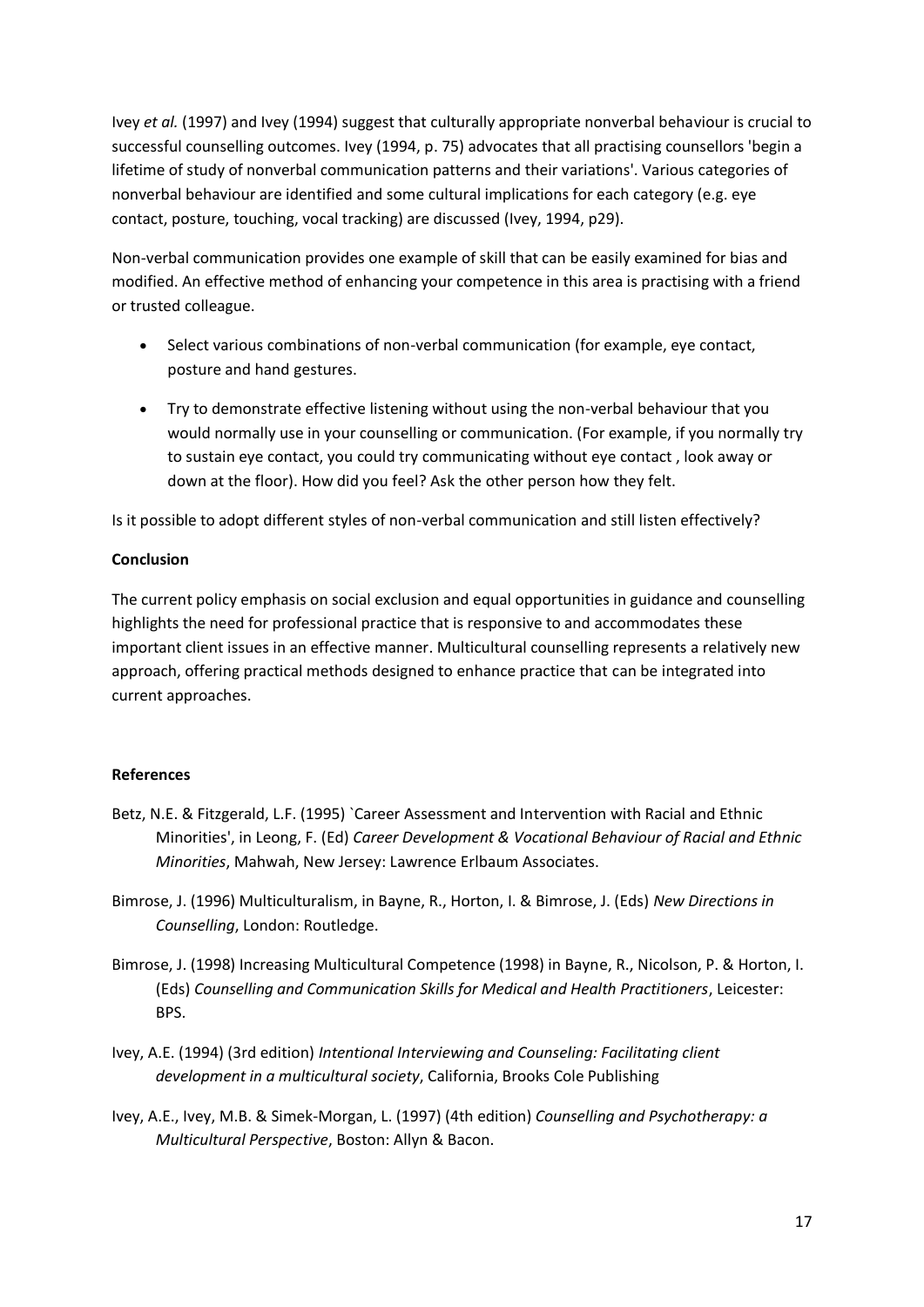- Jackson, M. A., *Innovative Counselor Training: multicultural and multimedia* (component: Practice in Cross-cultural career counseling), Fifth National Conference of the National Career Development Association, San Francisco, July 1995.
- Lago, C. & Thompson, J. (1996) *Race, Culture & Counselling,* Buckingham: Open University Press
- Pedersen, P.B. (1991) Multiculturalism as a generic framework, *Journal of Counselling & Development*, 1991, 70, 1: 6-12.
- Ridley, C.R. (1995) *Overcoming Unintentional Racism in Counseling and Therapy: a practitioner's guide to intentional intervention*, Thousand Oaks: Sage
- Sue, D.W. & Sue, D. (1999) (3rd Ed) *Counselling the Culturally Different: Theory and Practice*, New York: Wiley.
- Sue, D.W., Arrendondon, P. and McDavis, R.J., (1995) Multicultural Counseling Competencies and Standards: a call to the profession, in *Handbook of Multicultural Counseling*, Ponterotto, J.G., Casas, J.M., Suzuki, L.A. and Alexander, C. M., Thousand Oaks, California: Sage Publications.
- Sue, D.W., Ivey, A.I., Pederson, P.B. (1996) *A Theory of Multicultural Counseling & Therapy*, Pacific Grove:Brooks/Cole
- Wrenn, C. G. (1985) The culturally encapsulated counsellor revisited', in Pedersen, P. (ed) *Handbook of cross-cultural counselling and therapy*, Westport, CT: Greenwood.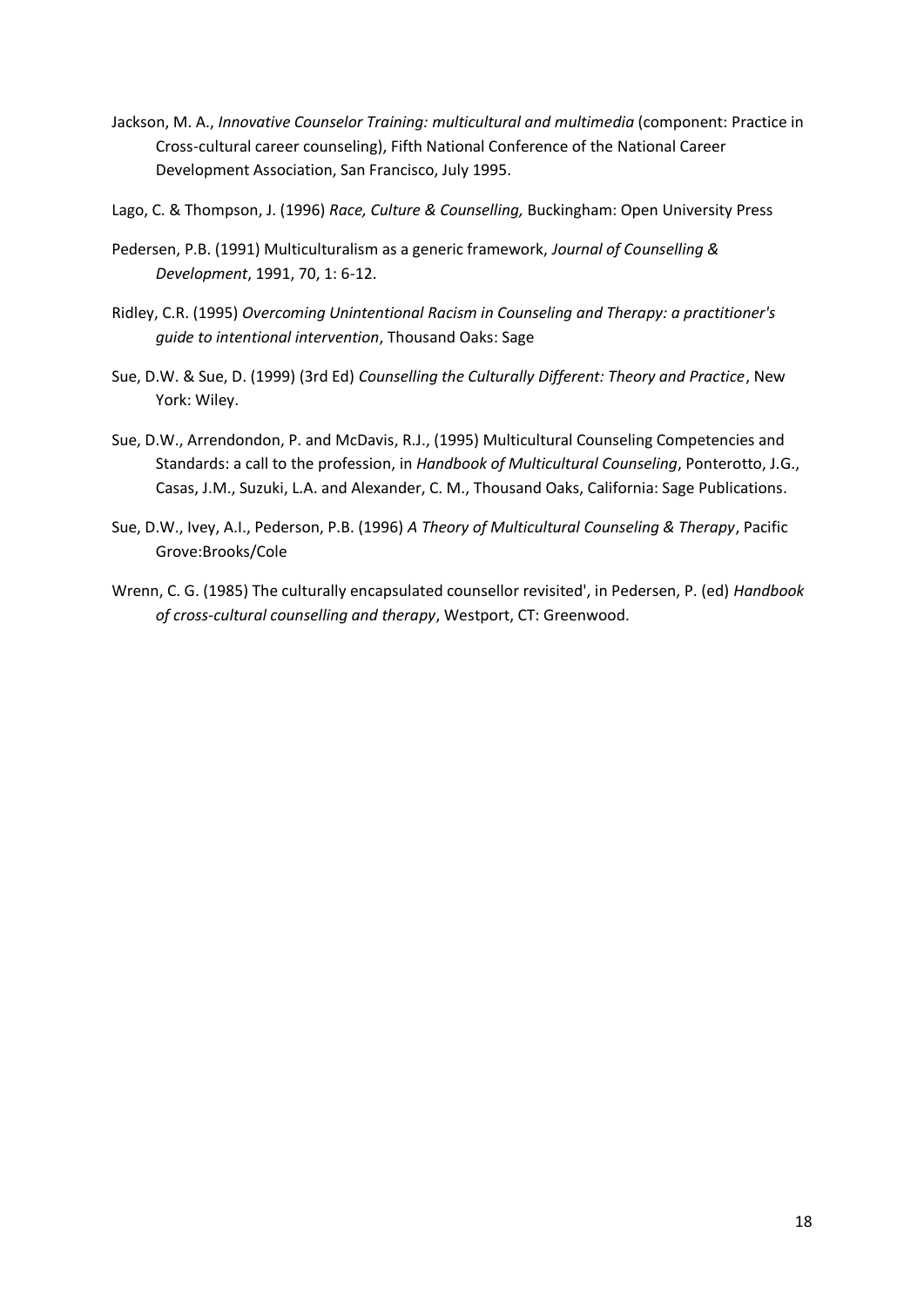### **4. Resources**

- Africa Educational Trust (2002) *Refugees and Asylum Seekers in the Learning and Skills Council London North Area*. London: LSC London North.
- Africa Educational Trust, M Brophy, K Maxey, T Abraham, T Aybek, P Bird, and F Stanizkal (1998) *Refugee Education, Training and Employment in Inner London*, London: Focus Central London.
- Aldridge, F. and Tuckett, A. (2003) *Light and Shade: a NIACE briefing on participation in adult learning by minority ethnic adults*, Leicester: NIACE.
- Aldridge, F. and Waddington, S (2001) *Asylum seekers' skills and qualifications audit pilot project*. Leicester NIACE.
- Bagguley, P. and Hussain, Y. (2007) *The [role of higher education in providing opportunities for South](http://www.jrf.org.uk/publications/role-higher-education-providing-opportunities-south-asian-women)  [Asian women](http://www.jrf.org.uk/publications/role-higher-education-providing-opportunities-south-asian-women)*, York: Joseph Rowntree Foundation.
- Barnard, H. and Turner, C. (2011) *[Poverty and ethnicity: A review of evidence](http://www.jrf.org.uk/publications/poverty-and-ethnicity-review-evidence)*, York: Joseph Rowntree Foundation.
- Bignall, T., Butt, J, & Pagarani, D. (2002) *Something to [do: The Development of Peer Support Groups](http://www.jrf.org.uk/publications/peer-support-groups-and-young-black-and-minority-ethnic-disabled-and-deaf-people)  [for Young Black & Minority Ethnic Disabled People](http://www.jrf.org.uk/publications/peer-support-groups-and-young-black-and-minority-ethnic-disabled-and-deaf-people)*[,](http://www.jrf.org.uk/publications/peer-support-groups-and-young-black-and-minority-ethnic-disabled-and-deaf-people) York: Joseph Rowntree Foundation.
- Bimrose, J. (1996) Multiculturalism, in Bayne, R., Horton, I. & Bimrose, J. (Eds) *New Directions in Counselling*, London: Routledge.
- Bimrose, J. (1998) Increasing Multicultural Competence (1998) in Bayne, R., Nicolson, P. & Horton, I. (Eds) *Counselling and Communication Skills for Medical and Health Practitioners*, Leicester: BPS.
- Blackburn, R., Dale, A. and Jarman, J. (1997), Ethnic differences in attainment in education, occupation and life-style, In V. Karn (Ed.) *Ethnicity in the National Census. Volume 4: Employment, education and housing among the ethnic minority populations of Britain*, ONS, London: The Stationery Office.
- Braham, P., Rattansi,A., & Skellington, R. (Eds.) (1992) Racism and anti-racism: Inequalities, opportunities and policies. London: Sage Publications.
- Cabinet Office (Strategy Unit) (2003) *[Ethnic minorities and the labour market](http://www.equalbutdifferent.org.uk/pdfs/ethnic%20minorities%20&%20the%20labour%20market.pdf)*, London: Cabinet Office.
- Carter, J. (2003) *Ethnicity, Exclusion and the Workplace*, London: Palgrave Macmillan.
- Clark, K. and Drinkwater, S. (2007) *[Ethnic minorities in the labour market: dynamics and diversity](http://www.jrf.org.uk/publications/ethnic-minorities-labour-market-dynamics-and-diversity)*, York: Joseph Rowntree Foundation.
- Clarke, J. & Speeden, S. (2001) *[Then and now: change for the better](http://www.eric.ed.gov/PDFS/ED456208.pdf)*, London: Commission for Racial Equality.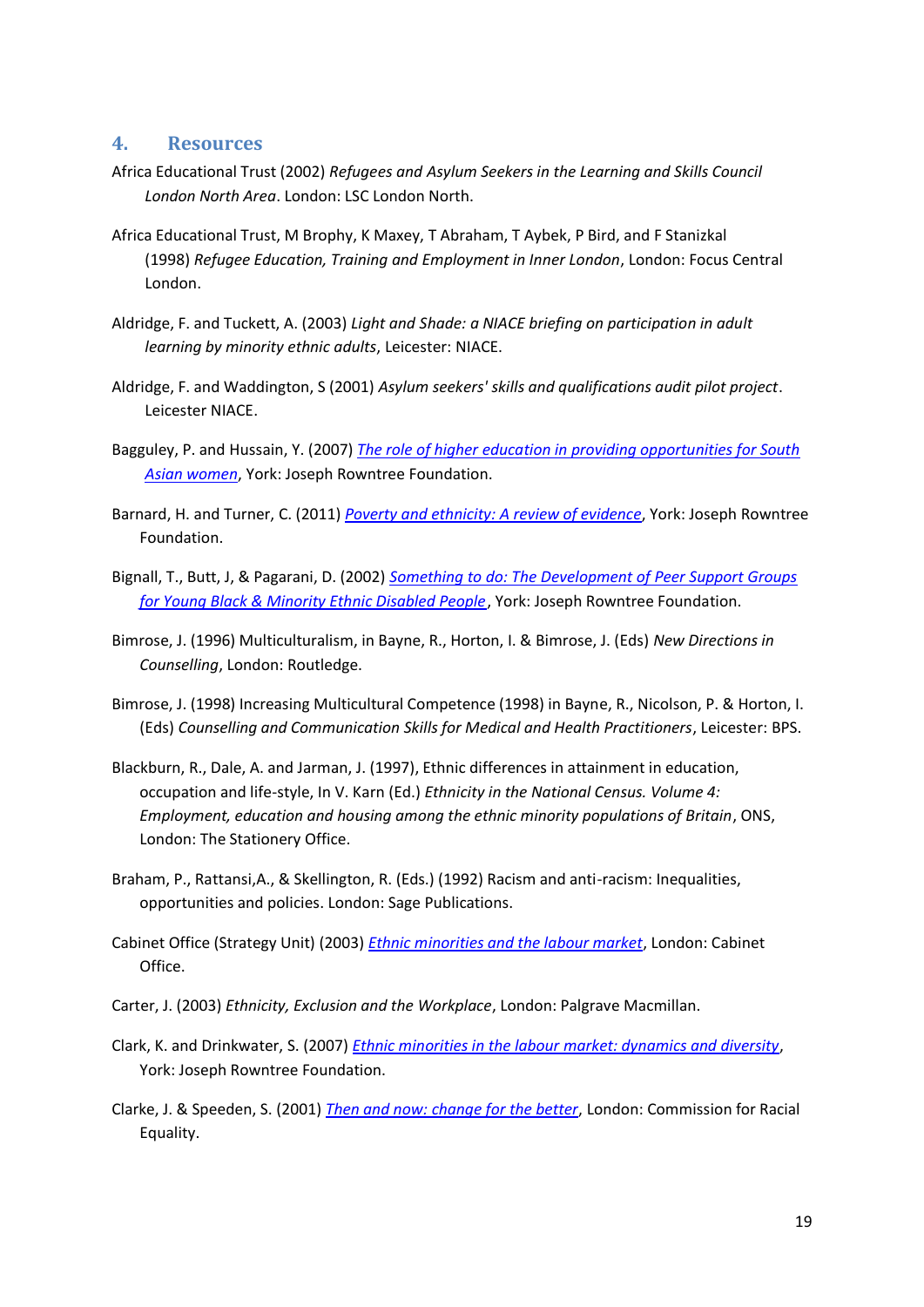- Clayton, P. (2000) *'The development of European concepts concerning recognition of prior qualifications and competences in the vocational training of women immigrants'*, Research for the new Learning and Skills sector: the fourth annual conference of the FE Research Network: University of Warwick 11-13 December 2000.
- Clayton, P. (2001) *'Hidden Treasure: The development of European concepts concerning recognition of prior qualifications and competences in the vocational training of women immigrants'*, Researching Widening Access: International Perspectives Conference, Glasgow Caledonian University, 29 June to 1 July 2001.
- Cliff, D. (2000) Helping Refugees, Asylum Seekers and Migrants use their wealth of talents and experiences. *Newscheck* May 2000, pp 6-8.
- Cohen, P. (1992), Hidden narratives in the theories of racism. In J. Donald and A. Rattansi (Eds.) *'Race', culture and difference*, London: Sage.
- Coombes, M. (1997), Monitoring equal employment opportunity, In V. Karn (Ed.) *Ethnicity in the National Census. Volume 4: Employment, education and housing among the ethnic minority populations of Britain*, ONS, London: The Stationery Office.
- Cross, M. (1991), Editorial, *New Community*, 17, 3, 311.
- Cross, M. (2000) (Ed), *The Sociology Of Race And Ethnicity*, Cheltenham: Edward Elgar.
- Cross, M. (2010), *Ethnic Minorities and Industrial Change in Europe and North America*, Cambridge: Cambridge University Press.
- Cross, M., Wrench, J., and Barnett, S., (1990) *Ethnic Minorities and the Careers Service*, Coventry: Department of Employment/Centre for Research in Ethnic Relations, University of Warwick.
- Cross, W.E. (1994) Nigrescence Theory: Historical and Explanatory Notes, *Journal of Vocational Behaviour*, 44, 119-123.
- DfEE (1999) *The Careers service and Young Muslim Women*. Nottingham: DfEE
- Drew, D. (1995), *'Race', education and work: the statistics of inequality*, Aldershot: Avebury.
- Drew, D., Gray, J. and Sporton, D. (1997), Ethnic differences in the educational participation of 16-19 year-olds, In V. Karn (Ed.) *Ethnicity in the National Census. Volume 4: Employment, education and housing among the ethnic minority populations of Britain*, ONS, London: The Stationery Office.
- Fitzgerald, L.F. & Betz, N.E. (1994) Career Development in Cultural Context: the role of gender, race, class, and sexual orientation in Savickas, M.L. & Lent, W. (eds) *Convergence in Career Development Theories: implications for science and practice*, Palo Alto, California:CPP Books.
- Fouad, N.A. & Bingham, R.P. (1995) Career counseling with racial and ethnic minorities in Walsh, W.B. & Osipow, S.H. (eds) *Handbook of Vocational Psychology: theory, research and practice*, Mahway, New Jersey: Lawrence Erlbaum Associates.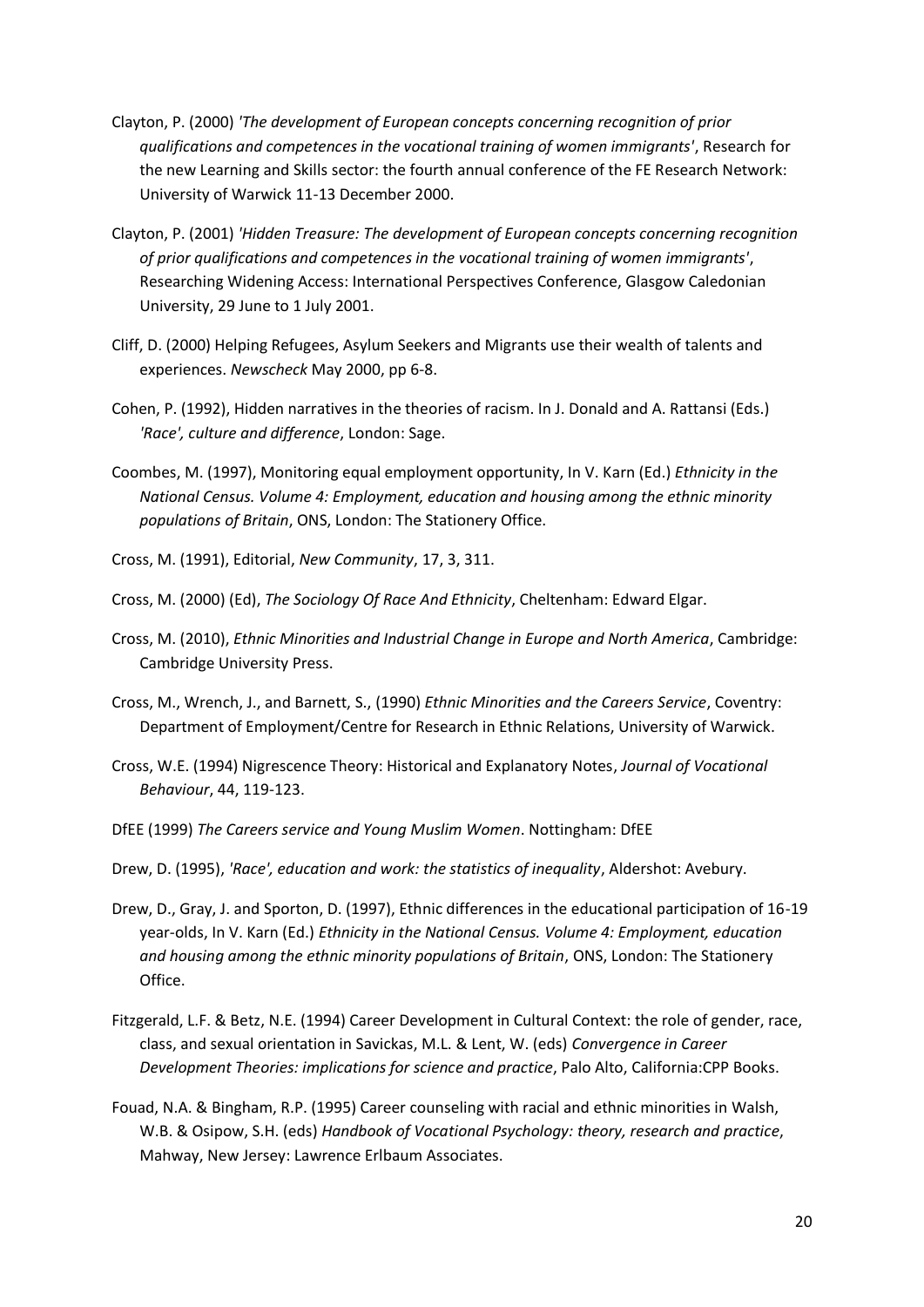- Garner S. and Bhattacharyya G. (2011) *[Poverty, ethnicity and place](http://www.jrf.org.uk/publications/poverty-ethnicity-and-place)*, York: Joseph Rowntree Foundation.
- Green, A.E. (1997), Patterns of ethnic minority employment in the context of industrial and occupational growth and decline. In V. Karn (Ed.) *Ethnicity in the National Census. Volume 4: Employment, education and housing among the ethnic minority populations of Britain*, ONS, London: The Stationery Office.
- Gordon, P. (1992) in Skellington, R. & Morris, P., *Race in Britain Today* London: Sage Publications pp 16-34.

Government Equality Office (2007) Factsheet: *[Ethnic minority women in the UK](http://sta.geo.useconnect.co.uk/pdf/EthnicMinorityWomen.pdf)*[.](http://sta.geo.useconnect.co.uk/pdf/EthnicMinorityWomen.pdf)

- Hall, S. (2007) [Cultural Hallmark: Stuart Hall Interview](http://books.guardian.co.uk/reviews/politicsphilosophyandsociety/0,,2175203,00.html) (with Tim Adams) Guardian September 23, 2007
- Hall, S. (1997) The Spectacle of the Other. In Hall, S. (1997). *Representation: Cultural Representations and Signifying Practices*, London: Sage.
- Hall, S. (1996), Introduction: 'Who needs 'Identity'? In S. Hall and P. du Gay (eds), *Questions of Cultural Identity*, pp 1-17, London: Sage.
- Hall, S. (1996) Stuart Hall Lecture *Race, the Floating Signifier*. YouTube video: [Part 1,](http://www.youtube.com/watch?v=bRk9MZvOd2c&feature=related) [Part 2,](http://www.youtube.com/watch?v=8ON26J5b1PA&feature=related) [Part 3,](http://www.youtube.com/watch?v=O-VyReHOVSc&feature=related) [Part 4,](http://www.youtube.com/watch?v=lXQ-W7Up0p8&feature=related) [Part 5,](http://www.youtube.com/watch?v=OVjmbDbnJKo) [Part 6,](http://www.youtube.com/watch?v=GeD6awgSHGU) [Part 7.](http://www.youtube.com/watch?v=vRRQ2KSBeyA)
- Hall, S. (1993) [Cultural Identity and Diaspora,](http://www.lwbooks.co.uk/ReadingRoom/public/IdentityDiaspora.pdf) *Framework* 36. Also reproduced in Williams, P., & Chrisman, L. (Eds.) *Colonial Discourse and Post-Colonial Theory: A Reader*, pp. 392-403, New York, London and Singapore: Harvester Wheatsheaf.
- Hall, S. (1992), New ethnicities. In J. Donald and A. Rattansi (Eds) *'Race', culture and difference*, London: Sage.
- Heath, A. and McMahon, D. (1997), Education and occupational attainments: the impact of ethnic origins, In V. Karn (Ed.) *Ethnicity in the National Census. Volume 4: Employment, education and housing among the ethnic minority populations of Britain*, ONS, London: The Stationery Office.
- Heath, A. and McMahon, D (1999), in *[Ethnic Differences in the Labour Market : the role of education](http://www.crest.ox.ac.uk/papers/p69.pdf)  [and social class origins](http://www.crest.ox.ac.uk/papers/p69.pdf)*, Oxford: CREST, University of Oxford.
- Hussain, Y., Atkin K. & Ahmad, W. (2002) *[South Asian Disabled Young People & their Families](http://www.jrf.org.uk/sites/files/jrf/jr112-south-asian-disabled.pdf)*, York: Joseph Rowntree Foundation.
- Ivey, A.E. (1994) (3rd edition) *Intentional Interviewing and Counseling: Facilitating client development in a multicultural society*, California, Brooks Cole Publishing
- Ivey, A.E., Ivey, M.B. & Simek-Morgan, L. (1997) (4th edition) *Counselling and Psychotherapy: a Multicultural Perspective*, Boston: Allyn & Bacon.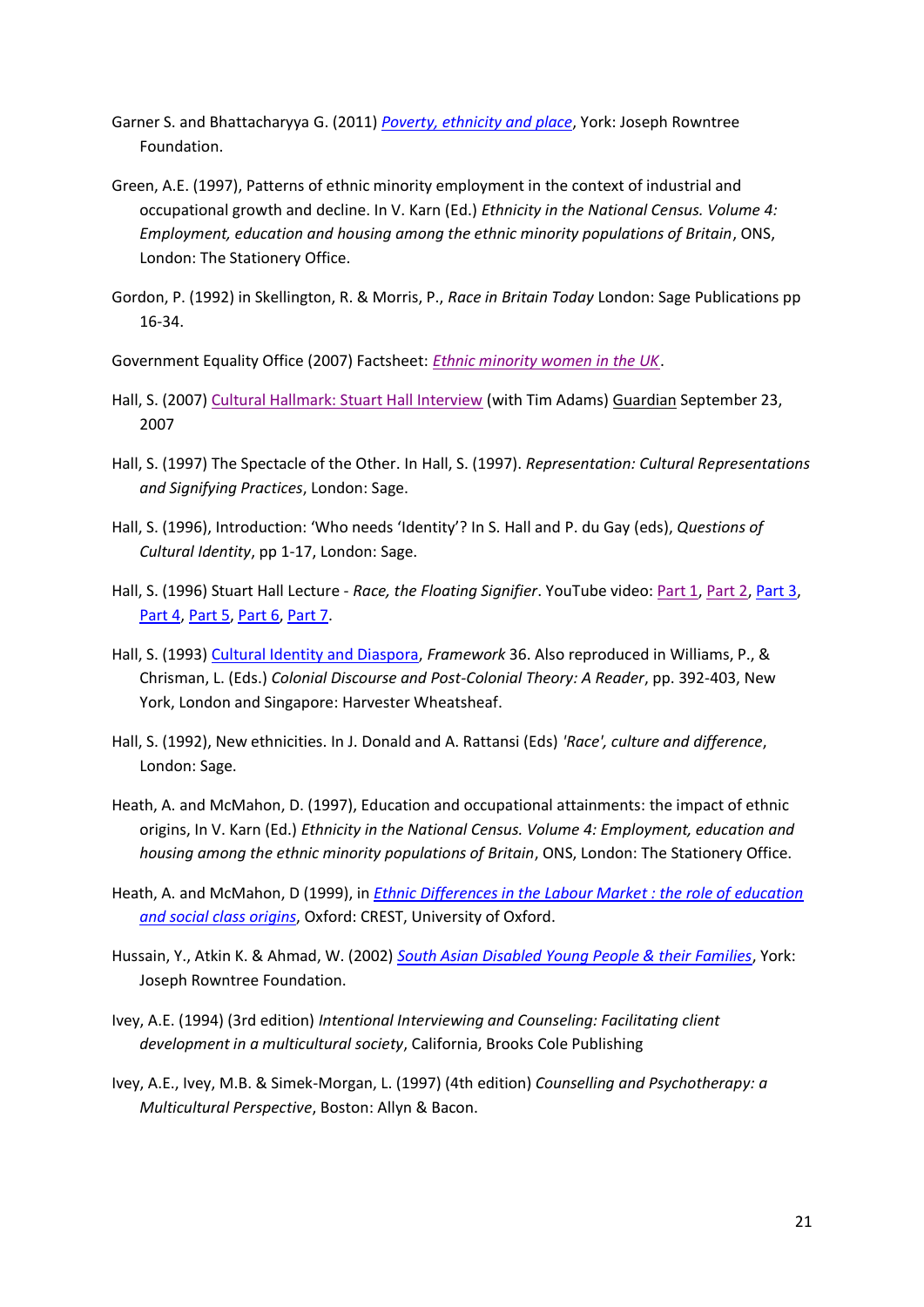- Jackson, M. A., *Innovative Counselor Training:* multicultural and multimedia component: Practice in Cross-cultural career counseling), Fifth National Conference of the National Career Development Association, San Francisco, July 1995.
- Karn, V. (1997), 'Ethnic penalties' and racial discrimination in education, employment and housing: conclusions and policy implications, In V. Karn (Ed.) *Ethnicity in the National Census. Volume 4: Employment, education and housing among the ethnic minority populations of Britain*, ONS, London: The Stationery Office.
- Karn, V. (Ed.) (1997), *Ethnicity in the National Census. Volume 4: Employment, education and housing among the ethnic minority populations of Britain*, ONS, London: The Stationery Office.
- Lago, C. & Thompson, J. (1996) *Race, Culture & Counselling,* Buckingham: Open University Press

Lloyd, T. (2002), [Underachieving Young Men Preparing for Work,](http://www.jrf.org.uk/bookshop/eBooks/1842630903.pdf) York: Joseph Rowntree Foundation.

- Mirza, H. (1992) *Young, Female and Black*, London: Routledge.
- Mirza, H. S. (2009) *Race, Gender and Educational Desire: Why Black Women Succeed and Fail*. London, Routledge.
- Mirza, H.S., (2009) 'Plotting a history: Black and postcolonial feminism in 'new times'', *Race Ethnicity and Education* Vol 12, No 1, pp 1- 10.
- Mirza,H.S and Joseph,C., (Eds) (2009) 'Black feminisms and postcolonial paradigms: Researching educational inequalities', *Special issue Race Ethnicity and Education* Vol 12, No 1.
- Mirza, H.S. (2005) 'Transcendence Over Diversity: The dynamics of race and gender in higher education', *Policy Futures in Education,* Vol 4 No 2, pp 101-113 .
- Mirza H. S., (Ed) (1997) *Black British Feminism: A Reader*. London, Routledge.
- Mulcahy, M and Mulvey, M R (2002) Working with refugees: How can theory help practitioners? *Careers Guidance Today* Vol 10, part 4 pp 22-25.
- Netto, G. et al. (2011) *[A review of poverty and ethnicity in Scotland](http://www.jrf.org.uk/sites/files/jrf/poverty-ethnicity-Scotland-summary.pdf)*, York: Joseph Rowntree Foundation.
- Noon, M., & Ogbonna, E., (1998) Unequal Provision? Ethnic minorities and employment training policy, *Journal of Education and Work*, Vol. 11 no. 1, 23 -39.
- O'Brien,T. (2002) Barriers to Employment and Training for refugees and asylum seekers. *Journal of lifelong learning initiatives*, No 32, pp 5-9.
- Ofsted (2002) *[Achievement of Black Caribbean Pupils: Good Practice in Secondary Schools](http://www.ofsted.gov.uk/resources/achievement-of-black-caribbean-pupils)*: Ofsted publication.
- ONS (1996), *Social focus on ethnic minorities*, London: HMSO.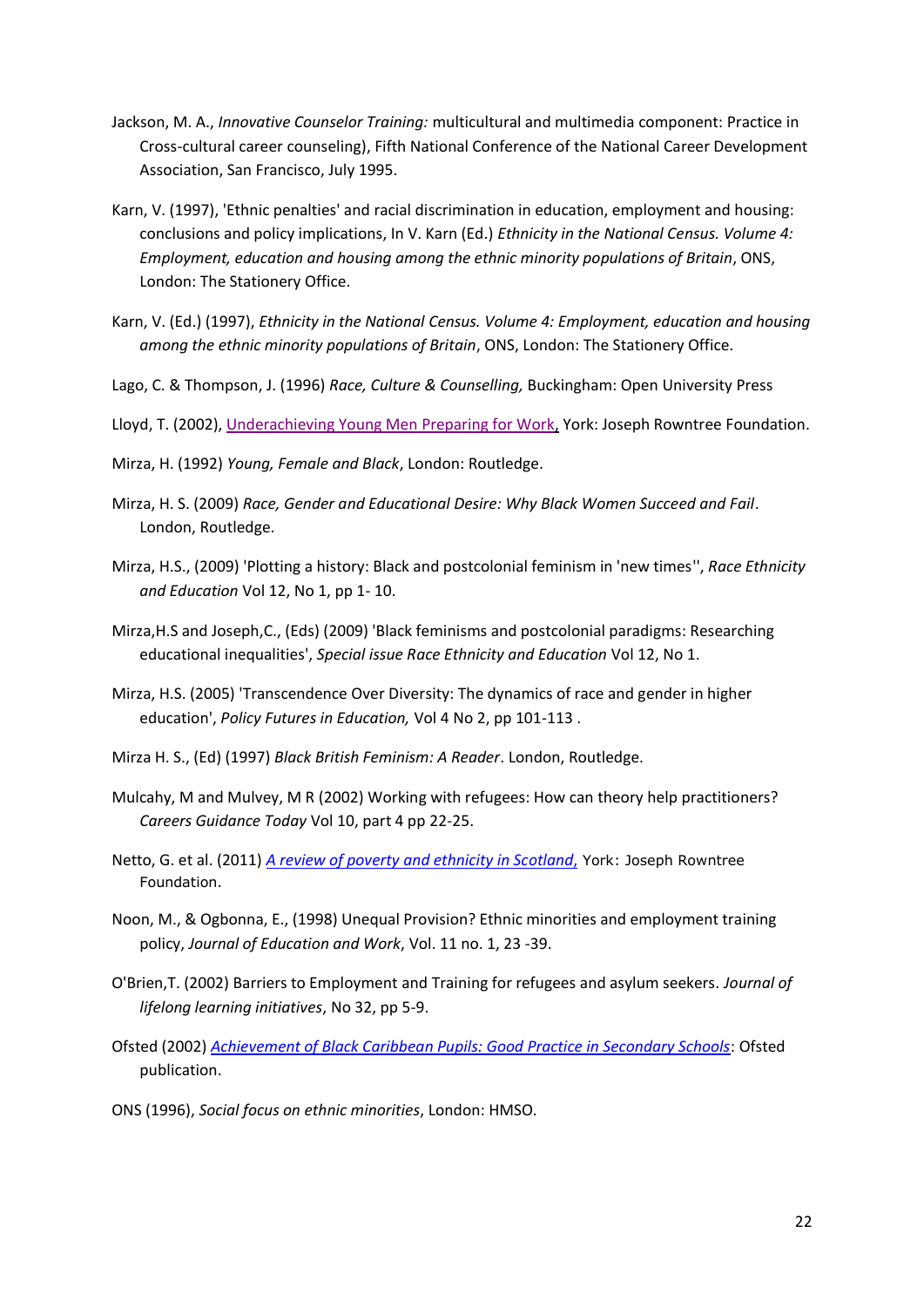- Osipow, S. H. & Littlejohn, E.M. (1995) `Toward a Multicultural Theory of Career Development: Prospects and Dilemmas', in Leong, F. Career Development & Vocational Behaviour of Racial and Ethnic Minorities, Mahwah, New Jersey: Lawrence Erlbaum Associates.
- Owen, C., Mortimore, P. and Phoenix, A. (1997), Higher Education qualifications. In V. Karn (Ed.) *Ethnicity in the National Census. Volume 4: Employment, education and housing among the ethnic minority populations of Britain*, ONS, London: The Stationery Office.
- Owen, D. (1997), Labour force participation rates, self-employment and unemployment. In V. Karn (Ed.) *Ethnicity in the National Census. Volume 4: Employment, education and housing among the ethnic minority populations of Britain*, ONS, London: The Stationery Office.
- Owen, D. et al. (2000) *[Minority ethnic participation and achievements in education, training and the](https://www.education.gov.uk/publications/eOrderingDownload/RR225.pdf)  [labour market](https://www.education.gov.uk/publications/eOrderingDownload/RR225.pdf)*, Nottingham: DfEE
- Pedersen, P.B. (1991) Multiculturalism as a generic framework*, Journal of Counselling & Development*, 1991, 70, 1: 6-12.
- Penn, R. (1998), *The dynamics of decision-making in the sphere of skills information*, Paper presented to Skills Task Force Research Group, Lancaster: University of Lancaster.
- Penn, R., Scattergood, H. and Danczuk, S. (1993), *Ethnicity, class and gender in the transition from education to employment*: a report to Rochdale Training and Enterprise Council, Lancaster: University of Lancaster.
- Pile H. (1996), *The Asylum Trap*, London: Low Pay Unit and World University Service.
- Platt, L. (2006) *[Understanding ethnic group differences in Britain: the role of family background and](http://www.ippr.org/ecomm/files/platt_paper.pdf)  [education in shaping social class outcomes](http://www.ippr.org/ecomm/files/platt_paper.pdf)*, London: IPPR.
- Platt, L. (2007) *[Poverty and ethnicity in the UK](http://www.jrf.org.uk/publications/poverty-and-ethnicity-uk)*, York: Joseph Rowntree Foundation.
- Platt, L. (2011) [Inequality within ethnic groups,](http://www.jrf.org.uk/publications/inequality-within-ethnic-groups) York: Joseph Rowntree Foundation.
- RAGU (2008) *[Refugees and Asylum seekers: An Adviser's Guide](http://www.londonmet.ac.uk/library/u58650_3.pdf)*, London: LMU RAGU.
- Ridley, C.R. (1995) *Overcoming Unintentional Racism in Counseling and Therapy: a practitioner's guide to intentional intervention*, Thousand Oaks: Sage
- Roberts K. & Harris J. (2002) *[Disabled People in Refugee & Asylum-seeking Communities](http://www.jrf.org.uk/sites/files/jrf/jr127-disabled-refugee-communities.pdf)*, York: Joseph Rowntree Foundation.
- Rutter, J. (1994) *Refugee Children in the Classroom*. Stoke on Trent: Trentham.
- Salway, S. et al. (2007) *[Long-term ill health, poverty and ethnicity](http://www.jrf.org.uk/publications/long-term-ill-health-poverty-and-ethnicity)*,York: Joseph Rowntree Foundation.
- Stead, J., Closs, A. and Arshad, R. (1999) *Refugee Pupils in Scottish Schools*, Scottish Council for Research in Education Spotlights 74, SCRE: Edinburgh.
- Sue, D.W. (1990) *Counselling the Culturally Different: Theory and Practice*, New York, John Wiley and Sons